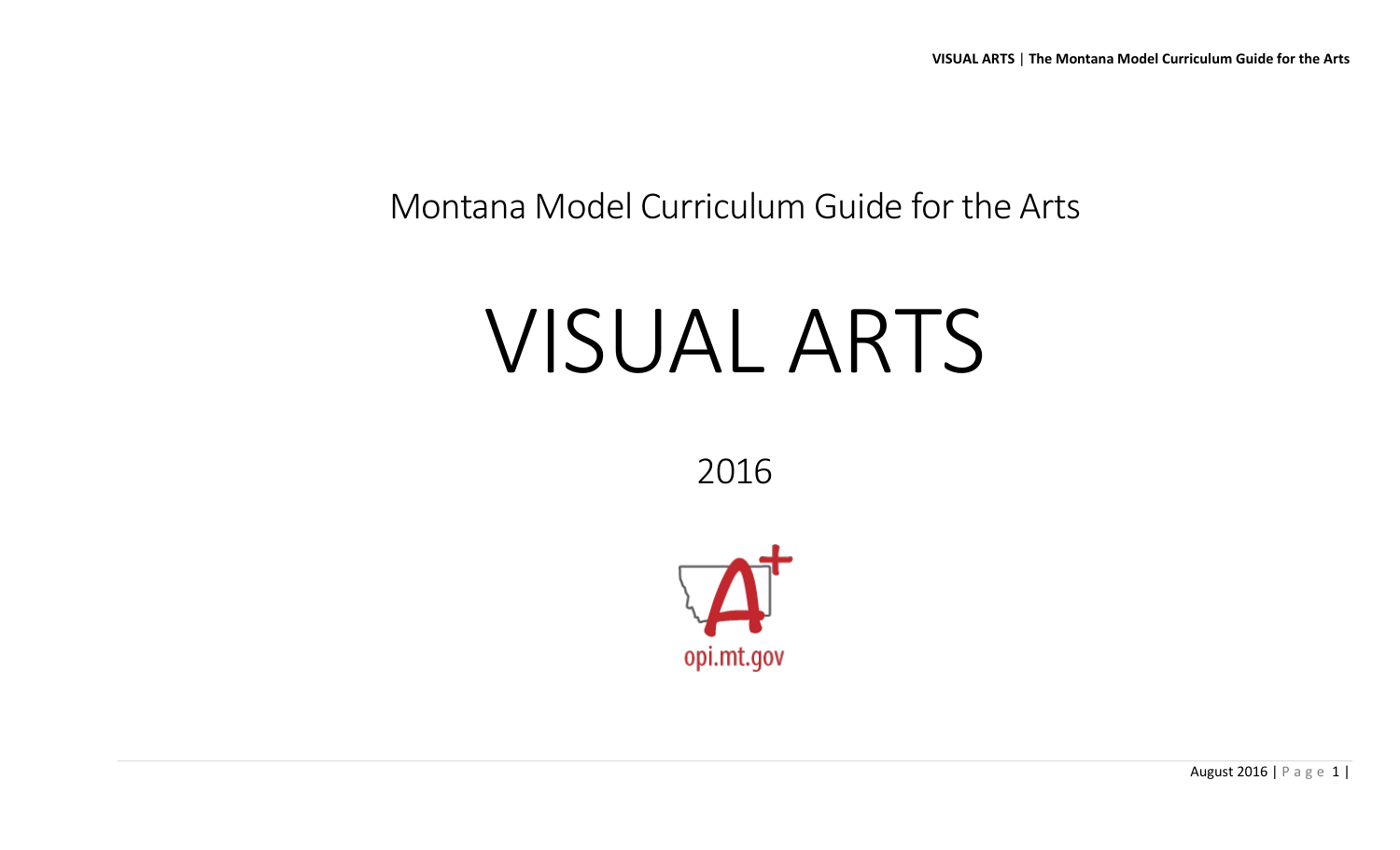#### Contents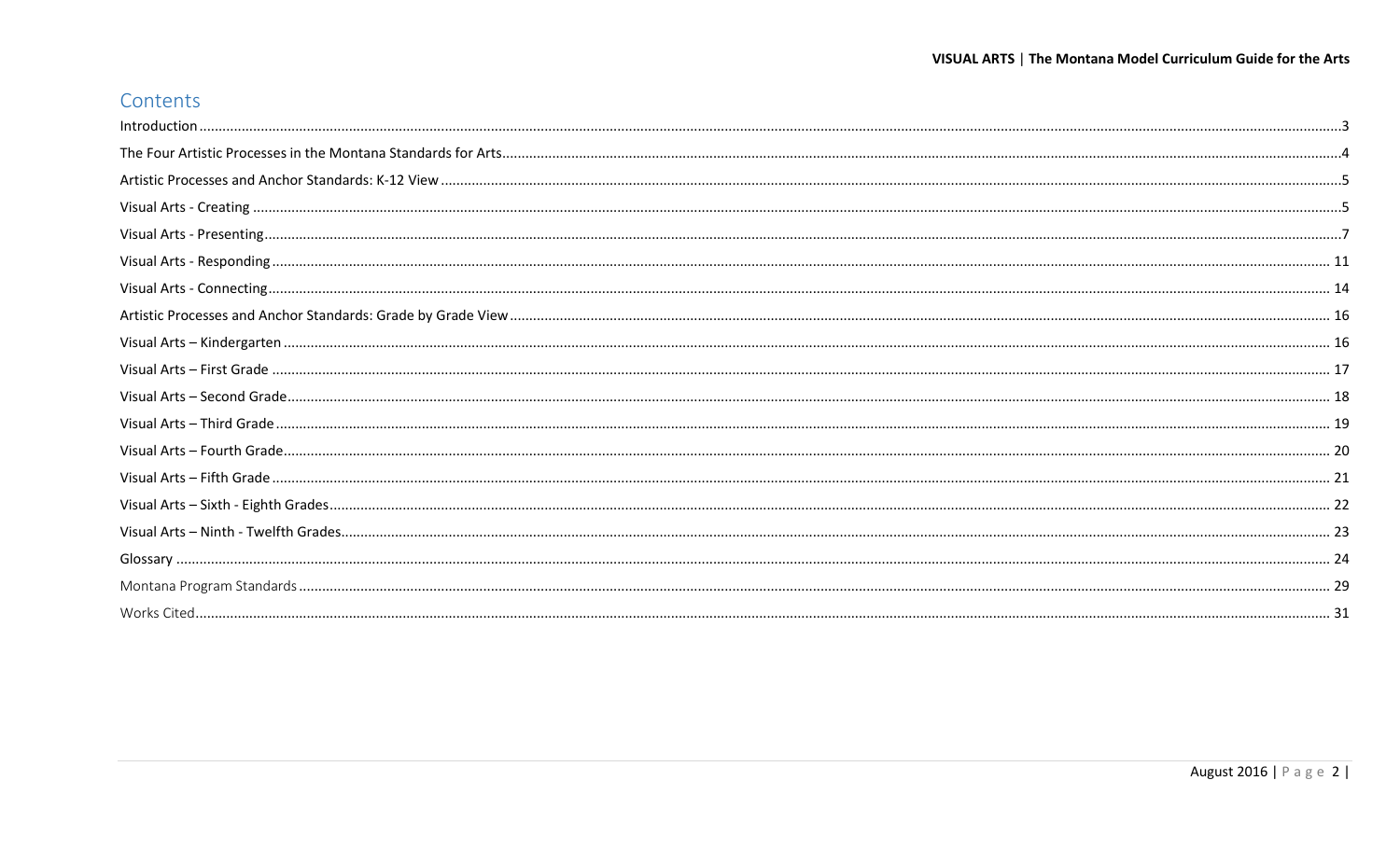#### <span id="page-2-0"></span>Introduction

This model curriculum guide outlines the Montana Arts Content Standards. These standards were adopted by the Montana Board of Public Education in July of 2016, with an effective date of July 1, 2017.

The Montana Arts Content Standards embrace the idea of **Artistic Literacy** – the ability of students to create art, perform and present art, respond or critique art, and connect art to their lives and the world around them. The arts are essential to a world-class education. Studying the arts helps to develop critical habits of mind—creativity, collaboration, communication and critical thinking that lead to college, career and civic readiness. These skills have been recognized as essential to lifelong success both in and out of school by a variety of education and civic leaders, including the National Association of State Boards of Education, the Education Commission of the States, and The Conference Board.

The revised Montana Standards for Arts in the ARM borrow their structure from the [2014 Voluntary National Core Arts Standards.](http://www.nationalartsstandards.org/) They contain substantive changes from the 2000 Montana Standards for Arts.

#### **Highlights of the changes**

- The standards move from general content standards across all artistic disciplines to five distinct artistic disciplines: visual arts, media arts, dance, theatre and music.
- The music standards reflect that music education in Montana encompasses different kinds of musical learning in elementary, middle, and high school.
- The five artistic disciplines now include media arts standards in order to support artistic literacy in the areas of film, animation, and digital art making. The media arts standards are designed to supplement any existing Career and Technical Education industry standards in the digital communications area.
- The standards are organized by grade level for grades K-5 and by grade band for grades 6-8 and 9-12.
- The standards integrate Montana's Indian Education for All, acknowledging the contribution of native tribes to Montana's rich artistic and cultural life.

This model curriculum guide provides resources and guidance to educators as they align their arts curriculum to these standards[. Click here](http://usny.nysed.gov/rttt/docs/guidingprinciples-arts.pdf) to access a document that provides guiding principles for the arts. Essential questions and enduring understandings will also provide guidance for overall curriculum design and instructional practices. [Click here](http://www.nationalartsstandards.org/sites/default/files/College%20Board%20Research%20-%20Arts%20and%20Common%20Core%20-%20final%20report1.pdf) to access a document that reviews the connections between the arts standards and the common core standards.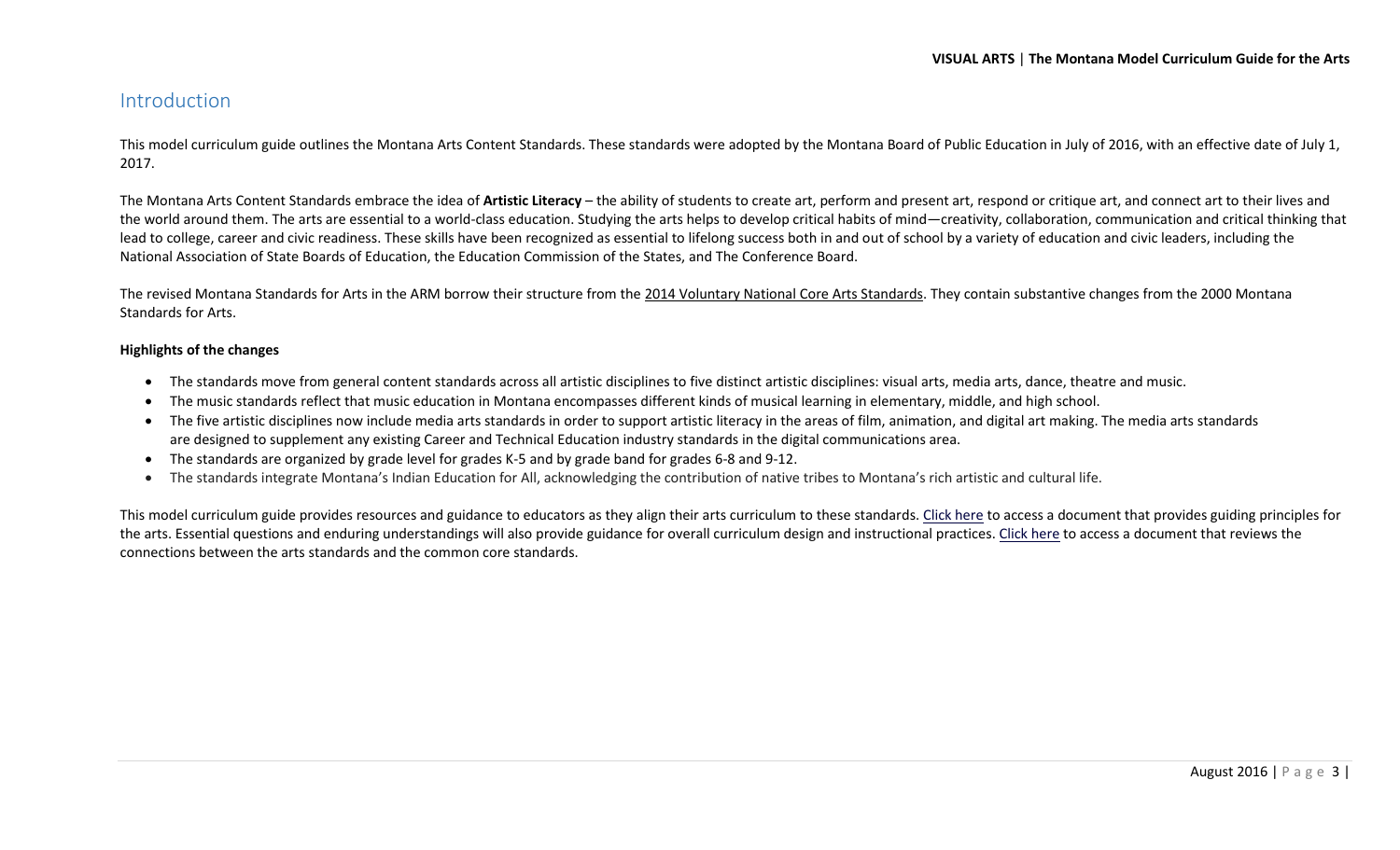#### <span id="page-3-0"></span>The Four Artistic Processes in the Montana Standards for Arts

| <b>Creating</b><br><b>Conceiving and developing</b><br>new artistic ideas and work | <b>Performing/Presenting/Producing</b><br><b>Realizing artistic ideas and work</b><br>through interpretation and<br>presentation | <b>Responding</b><br><b>Understanding and evaluating</b><br>how the arts convey meaning | <b>Connecting</b><br><b>Relating artistic ideas and</b><br>work<br>with personal meaning and<br>external context |
|------------------------------------------------------------------------------------|----------------------------------------------------------------------------------------------------------------------------------|-----------------------------------------------------------------------------------------|------------------------------------------------------------------------------------------------------------------|
| Anchor Standard #1. Generate and<br>conceptualize artistic ideas and<br>work       | Anchor Standard #4. Analyze, interpret,<br>and select artistic work for<br>presentation                                          | Anchor Standard #7. Perceive and<br>analyze artistic work                               | Anchor Standard #10. Synthesize<br>and relate knowledge and personal<br>experiences to make art                  |
| Anchor Standard #2. Organize and<br>develop artistic ideas and work                | Anchor Standard #5. Develop and<br>refine artistic work for presentation                                                         | Anchor Standard #8. Construct<br>meaningful interpretations of<br>artistic work         | Anchor Standard #11. Relate artistic<br>ideas and works with societal,<br>cultural and historical context to     |
| Anchor Standard #3. Refine and<br>complete artistic work                           | Anchor Standard #6. Convey meaning<br>through the presentation of artistic<br>work                                               | Anchor Standard #9. Apply criteria<br>to evaluate artistic work                         | deepen understanding, including<br>artistic ideas and works by<br>American Indians                               |

*Note: Performing is the term preferred for Music, Theatre and Dance. Presenting is preferred for Visual Arts. Producing is preferred for Media Arts.*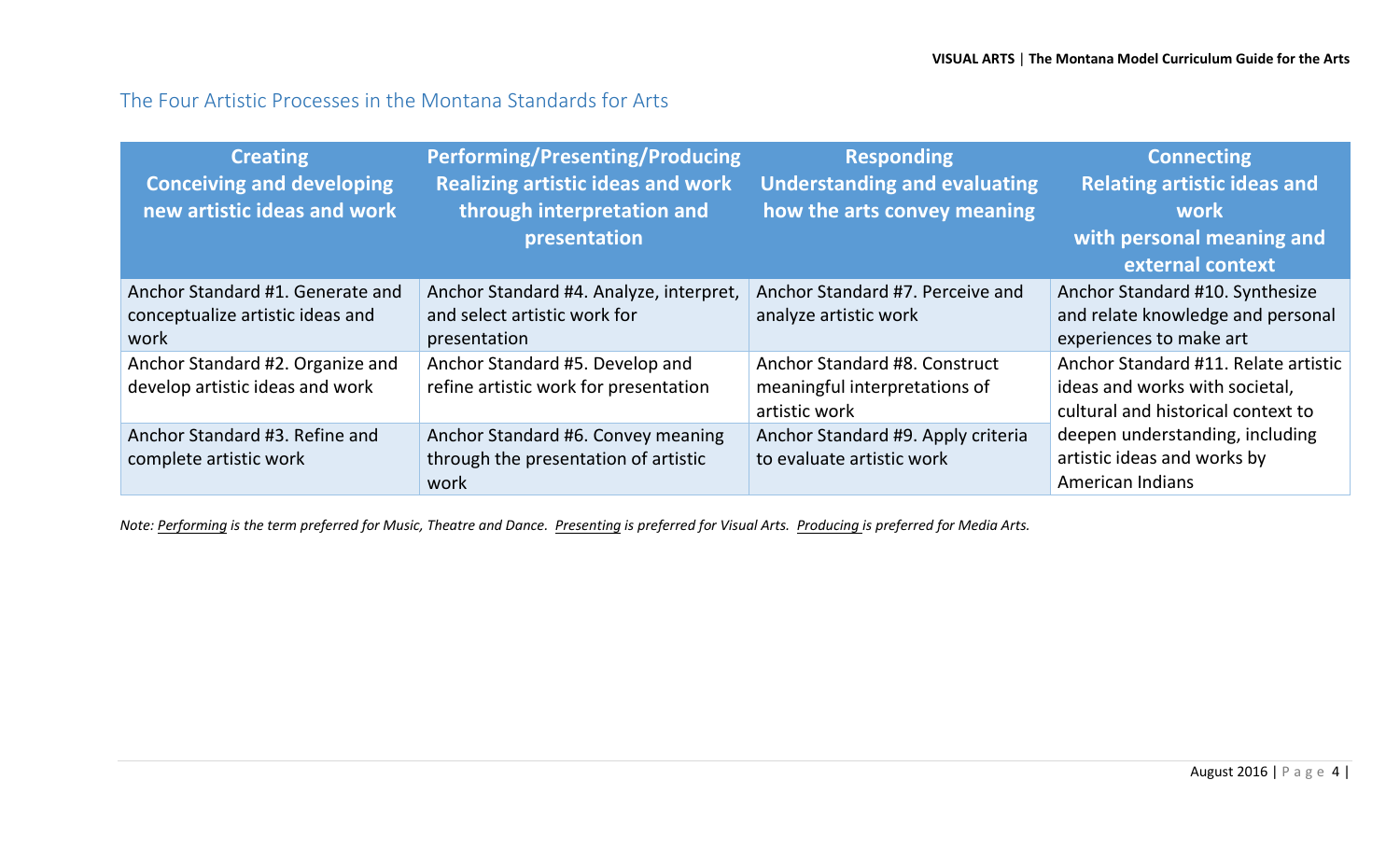## <span id="page-4-0"></span>Artistic Processes and Anchor Standards: K-12 View

<span id="page-4-1"></span>

|                                                     | Visual Arts - Creating                                                                                                                                                                                                                                                                |                                                                                                             |                                                                                                                    |                                                                                                                                                                |                                                                                                             |                                                                                                                                               |                                                                                                                                                         |                                          |                                                                                                                                                                                                                                                   |  |  |
|-----------------------------------------------------|---------------------------------------------------------------------------------------------------------------------------------------------------------------------------------------------------------------------------------------------------------------------------------------|-------------------------------------------------------------------------------------------------------------|--------------------------------------------------------------------------------------------------------------------|----------------------------------------------------------------------------------------------------------------------------------------------------------------|-------------------------------------------------------------------------------------------------------------|-----------------------------------------------------------------------------------------------------------------------------------------------|---------------------------------------------------------------------------------------------------------------------------------------------------------|------------------------------------------|---------------------------------------------------------------------------------------------------------------------------------------------------------------------------------------------------------------------------------------------------|--|--|
|                                                     |                                                                                                                                                                                                                                                                                       | Anchor Standard #1: Generate and Conceptualize Artistic Ideas and Work                                      |                                                                                                                    |                                                                                                                                                                |                                                                                                             |                                                                                                                                               |                                                                                                                                                         |                                          |                                                                                                                                                                                                                                                   |  |  |
|                                                     |                                                                                                                                                                                                                                                                                       | Enduring Understanding: Creativity and innovative thinking are essential life skills that can be developed. |                                                                                                                    |                                                                                                                                                                |                                                                                                             |                                                                                                                                               |                                                                                                                                                         |                                          |                                                                                                                                                                                                                                                   |  |  |
| Kindergarten                                        | 1 <sup>st</sup>                                                                                                                                                                                                                                                                       | 2 <sup>nd</sup>                                                                                             | 3 <sup>rd</sup>                                                                                                    | 4 <sup>th</sup>                                                                                                                                                | 5 <sup>th</sup>                                                                                             | $6th-8th$                                                                                                                                     | 9th-12th                                                                                                                                                | <b>Discipline-Specific</b><br>Vocabulary | <b>Resources</b>                                                                                                                                                                                                                                  |  |  |
| engage in<br>creative play<br>with art<br>materials | engage and<br>collaborate in<br>creative<br>investigation of<br>art materials                                                                                                                                                                                                         | discover multiple<br>approaches and<br>solutions to an<br>art or design<br>problem                          | apply knowledge<br>of available<br>resources to<br>enhance<br>personal ideas<br>through the art-<br>making process | collaborate on<br>multiple<br>approaches to a<br>creative art or<br>design problem<br>and develop a<br>plan from<br>concept to<br>completion for<br>an artwork | combine diverse<br>concepts and<br>artistic methods<br>to choose an<br>approach and<br>create an<br>artwork | design project<br>steps and criteria<br>to reach an<br>identified goal<br>and investigate<br>personally<br>relevant content<br>for art making | develop plans for<br>creating art and<br>design works<br>using various<br>materials and<br>methods from<br>traditional and<br>contemporary<br>practices | Glossary                                 | Create your own<br>standards<br>handbook<br><b>Link to National</b><br>Core Arts<br><b>Standards</b><br>Link to OPI IEFA<br>Resources<br>Model<br><b>Assessments</b><br>The Arts and the<br><b>Common Core</b><br>$(2014) - The$<br>College Board |  |  |
| process?                                            | Essential Questions to consider as you align your curriculum to these standards:<br>What conditions, attitudes, and behaviors support creativity and innovative thinking? What factors prevent or encourage people to take creative risks? How does collaboration expand the creative |                                                                                                             |                                                                                                                    |                                                                                                                                                                |                                                                                                             |                                                                                                                                               |                                                                                                                                                         |                                          |                                                                                                                                                                                                                                                   |  |  |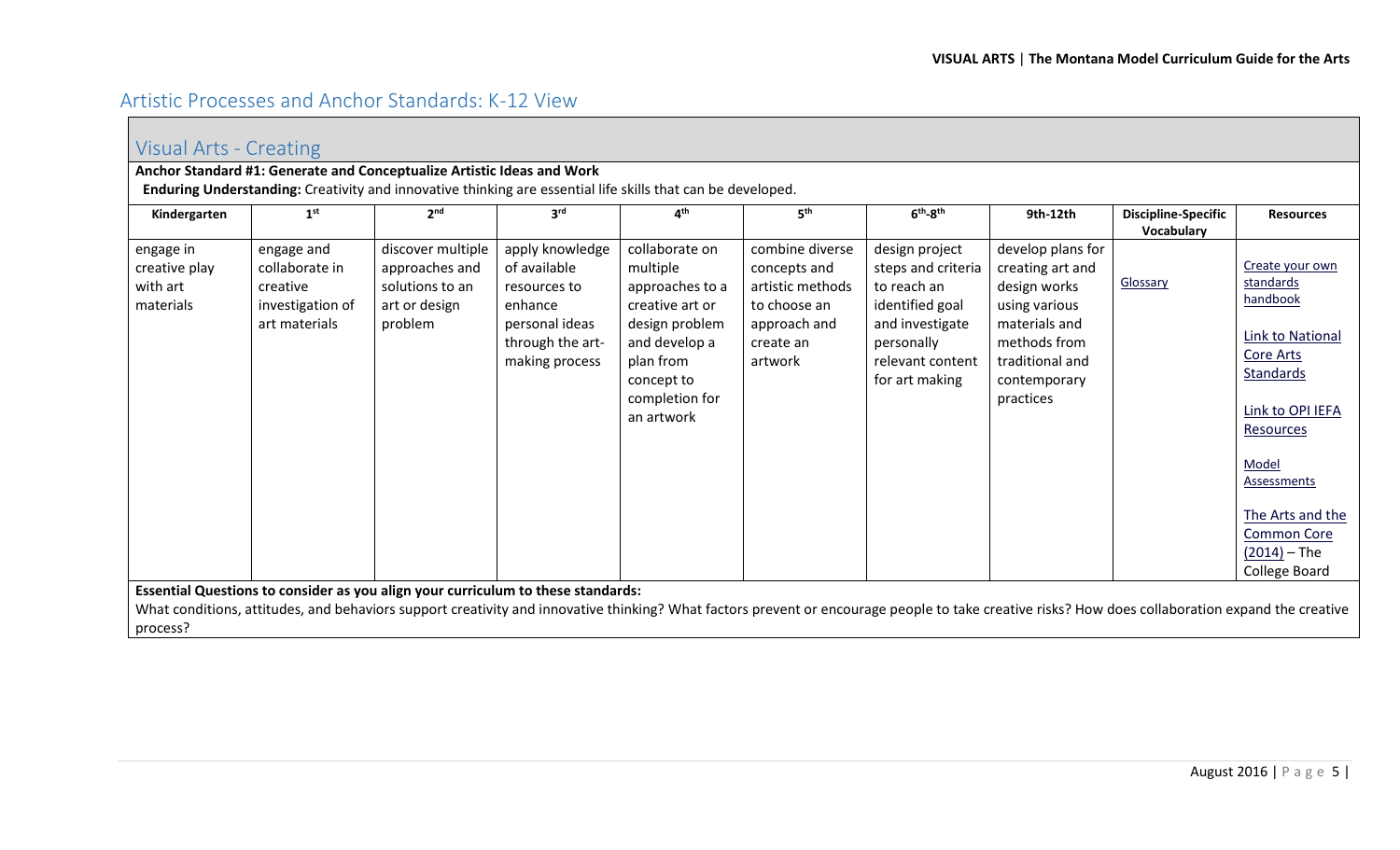|                                                                                                                       | <b>Visual Arts - Creating</b>                                                                                                    |                                                                   |                    |                                                                                                                                              |                   |                 |                    |                            |                        |  |  |  |
|-----------------------------------------------------------------------------------------------------------------------|----------------------------------------------------------------------------------------------------------------------------------|-------------------------------------------------------------------|--------------------|----------------------------------------------------------------------------------------------------------------------------------------------|-------------------|-----------------|--------------------|----------------------------|------------------------|--|--|--|
|                                                                                                                       |                                                                                                                                  | Anchor Standard #2: Organize and develop artistic ideas and work. |                    |                                                                                                                                              |                   |                 |                    |                            |                        |  |  |  |
|                                                                                                                       |                                                                                                                                  |                                                                   |                    | Enduring Understandings: (a) Artists and designers experiment with forms, structures, materials, concepts, media, and art-making approaches. |                   |                 |                    |                            |                        |  |  |  |
|                                                                                                                       | (b) Artists and designers balance experimentation and safety, freedom and responsibility while developing and creating artworks. |                                                                   |                    |                                                                                                                                              |                   |                 |                    |                            |                        |  |  |  |
| (c) People create and interact with objects, places, and design that define, shape, enhance, and empower their lives. |                                                                                                                                  |                                                                   |                    |                                                                                                                                              |                   |                 |                    |                            |                        |  |  |  |
| Kindergarten                                                                                                          | 1 <sup>st</sup>                                                                                                                  | 2 <sup>nd</sup>                                                   | 3 <sup>rd</sup>    | 4 <sup>th</sup>                                                                                                                              | 5 <sup>th</sup>   | $6th-8th$       | 9th-12th           | <b>Discipline-Specific</b> | <b>Resources</b>       |  |  |  |
|                                                                                                                       |                                                                                                                                  |                                                                   |                    |                                                                                                                                              |                   |                 |                    | Vocabulary                 |                        |  |  |  |
| create artworks                                                                                                       | create artwork                                                                                                                   | demonstrate                                                       | create artwork     | apply research to                                                                                                                            | create artworks   | analyze ideas,  | create art or      |                            |                        |  |  |  |
| or design that                                                                                                        | that identify                                                                                                                    | personal interest                                                 | using a variety of | art-making for                                                                                                                               | that document     | plans,          | design projects in |                            | Create your own        |  |  |  |
| represent                                                                                                             | uses of everyday                                                                                                                 | in an artwork or                                                  | artistic           | the purpose of                                                                                                                               | places or objects | prototypes, and | response to        | Glossary                   | standards              |  |  |  |
| natural and                                                                                                           | objects                                                                                                                          | design using                                                      | processes and      | communicating                                                                                                                                | of personal       | creative        | contemporary       |                            | handbook               |  |  |  |
| constructed                                                                                                           |                                                                                                                                  | various                                                           | materials          | about                                                                                                                                        | significance      | processes for   | issues that        |                            |                        |  |  |  |
| objects                                                                                                               |                                                                                                                                  | materials, tools,                                                 |                    | constructed                                                                                                                                  |                   | media arts      | demonstrate an     |                            | Link to National       |  |  |  |
|                                                                                                                       |                                                                                                                                  | and everyday                                                      |                    | environments                                                                                                                                 |                   | productions     | awareness of       |                            | Core Arts<br>Standards |  |  |  |
|                                                                                                                       |                                                                                                                                  | objects                                                           |                    |                                                                                                                                              |                   |                 | ethical            |                            |                        |  |  |  |
|                                                                                                                       |                                                                                                                                  |                                                                   |                    |                                                                                                                                              |                   |                 | implications of    |                            | Link to OPI IEFA       |  |  |  |
|                                                                                                                       |                                                                                                                                  |                                                                   |                    |                                                                                                                                              |                   |                 | making and         |                            |                        |  |  |  |
|                                                                                                                       |                                                                                                                                  |                                                                   |                    |                                                                                                                                              |                   |                 | distributing       |                            | Resources              |  |  |  |
|                                                                                                                       |                                                                                                                                  |                                                                   |                    |                                                                                                                                              |                   |                 | creative           |                            | Model                  |  |  |  |
|                                                                                                                       |                                                                                                                                  |                                                                   |                    |                                                                                                                                              |                   |                 | works;             |                            | Assessments            |  |  |  |
|                                                                                                                       |                                                                                                                                  |                                                                   |                    |                                                                                                                                              |                   |                 |                    |                            |                        |  |  |  |
|                                                                                                                       |                                                                                                                                  |                                                                   |                    |                                                                                                                                              |                   |                 |                    |                            | The Arts and the       |  |  |  |
|                                                                                                                       |                                                                                                                                  |                                                                   |                    |                                                                                                                                              |                   |                 |                    |                            | <b>Common Core</b>     |  |  |  |
|                                                                                                                       |                                                                                                                                  |                                                                   |                    |                                                                                                                                              |                   |                 |                    |                            | $(2014) - The$         |  |  |  |
|                                                                                                                       |                                                                                                                                  |                                                                   |                    |                                                                                                                                              |                   |                 |                    |                            | College Board          |  |  |  |

**Essential Questions to consider as you align your curriculum to these standards:**

(a) How do artists work? How do artists and designers determine whether a particular direction in their work is effective? How do artists and designers learn from trial and error? (b) How do artists and designers care for and maintain materials, tools, and equipment? Why is it important for safety and health to understand and follow correct procedures in handling materials, tools, and equipment? What responsibilities come with the freedom to create?

(c) How do objects, places, and design shape lives and communities? How do artists and designers determine goals for designing or redesigning objects, places, or systems? How do artists and designers create works of art or design that effectively communicate?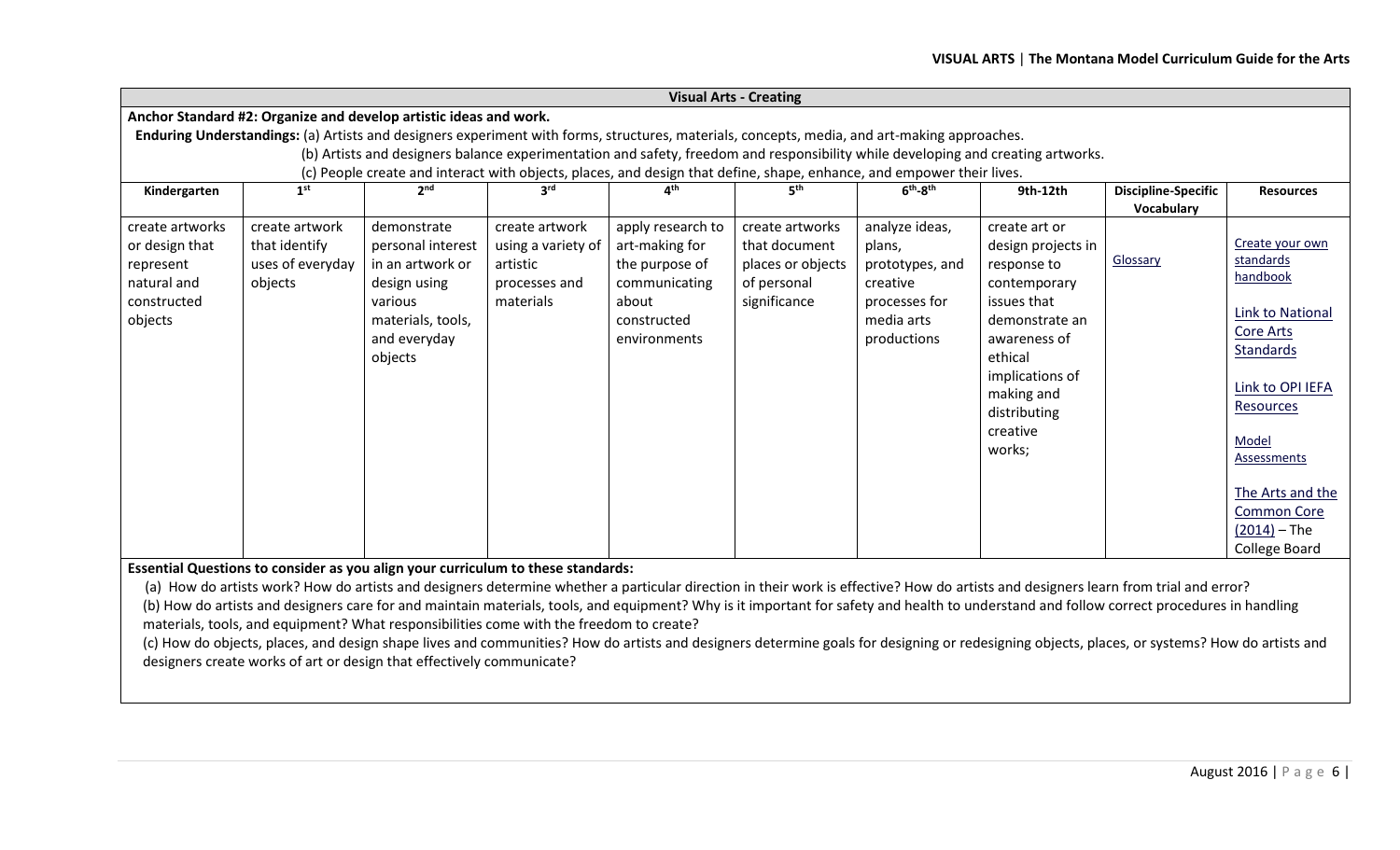| Visual Arts - Presenting                                     |                                                                                                                                                                                                                                                                                                                |                                                 |                                                                       |                                                                               |                                                                                                                                                                                       |                                                                                                                                                                                                |                                                                                                                      |                                          |                                                                                                                                                                                                                                                          |  |
|--------------------------------------------------------------|----------------------------------------------------------------------------------------------------------------------------------------------------------------------------------------------------------------------------------------------------------------------------------------------------------------|-------------------------------------------------|-----------------------------------------------------------------------|-------------------------------------------------------------------------------|---------------------------------------------------------------------------------------------------------------------------------------------------------------------------------------|------------------------------------------------------------------------------------------------------------------------------------------------------------------------------------------------|----------------------------------------------------------------------------------------------------------------------|------------------------------------------|----------------------------------------------------------------------------------------------------------------------------------------------------------------------------------------------------------------------------------------------------------|--|
|                                                              | Anchor Standard #3: Refine and complete artistic work.                                                                                                                                                                                                                                                         |                                                 |                                                                       |                                                                               |                                                                                                                                                                                       |                                                                                                                                                                                                |                                                                                                                      |                                          |                                                                                                                                                                                                                                                          |  |
| Kindergarten                                                 | 1 <sup>st</sup>                                                                                                                                                                                                                                                                                                | 2 <sub>nd</sub>                                 | 3 <sup>rd</sup>                                                       | 4 <sup>th</sup>                                                               | Enduring Understandings: Artist and designers develop excellence through practice and constructive critique, reflecting on, revising, and refining work over time.<br>5 <sup>th</sup> | $6th-8th$                                                                                                                                                                                      | 9th-12th                                                                                                             | <b>Discipline-Specific</b><br>Vocabulary | <b>Resources</b>                                                                                                                                                                                                                                         |  |
| explain the<br>artistic process<br>while making<br>artworks; | use art<br>vocabulary to<br>describe choices<br>while creating<br>art                                                                                                                                                                                                                                          | discuss choices<br>made in creating<br>artwork; | elaborate on<br>artwork by<br>adding details to<br>enhance<br>meaning | revise artwork<br>on the basis of<br>insights gained<br>through<br>discussion | create artist<br>statements using<br>art vocabulary to<br>describe<br>personal choices<br>in art-making                                                                               | improve the<br>technical quality<br>of media<br>artworks by<br>selecting<br>expressive<br>and stylistic<br>elements to<br>reflect an<br>understanding of<br>purpose,<br>audience, and<br>place | complete<br>artworks or<br>design<br>incorporating<br>relevant criteria<br>as well as<br>personal artistic<br>vision | Glossary                                 | Create your own<br>standards<br>handbook<br><b>Link to National</b><br>Core Arts<br><b>Standards</b><br>Link to OPI IEFA<br>Resources<br>Model<br><b>Assessments</b><br>The Arts and the<br><b>Common Core</b><br>$(2014) - The$<br><b>College Board</b> |  |
|                                                              | Essential Questions to consider as you align your curriculum to these standards: What role does persistence play in revising, refining, and developing work? How do artists grow and become<br>accomplished in art forms? How does collaboratively reflecting on a work help us experience it more completely? |                                                 |                                                                       |                                                                               |                                                                                                                                                                                       |                                                                                                                                                                                                |                                                                                                                      |                                          |                                                                                                                                                                                                                                                          |  |

<span id="page-6-0"></span> $\sqrt{2}$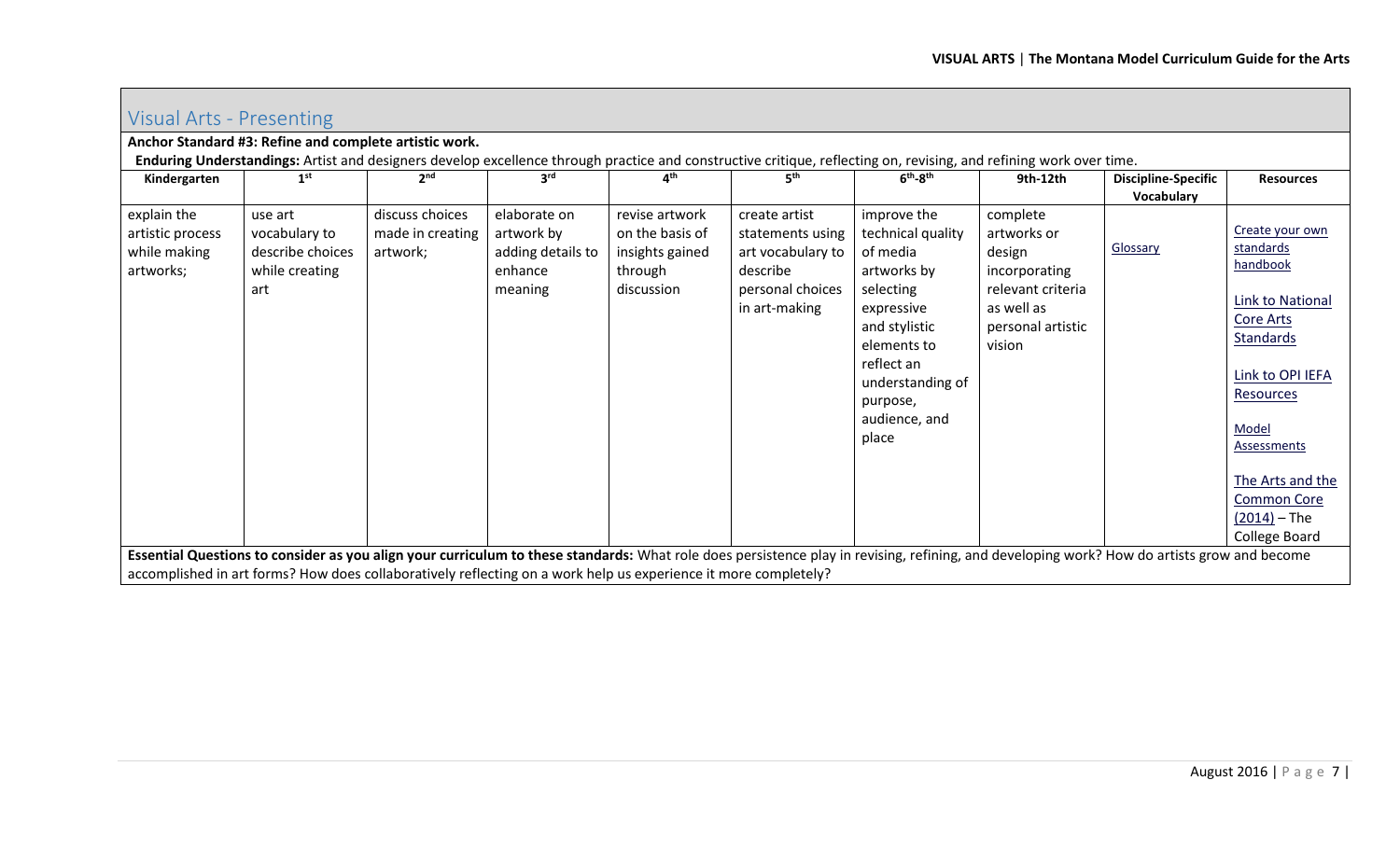|                                                                      | <b>Visual Arts - Presenting</b>                                                                             |                                                                           |                                                                                                                                                                                          |                                                                                                                                |                                  |                                                                                                                                                       |                                                                          |                                          |                                                                                                                                                                                                                                            |  |  |
|----------------------------------------------------------------------|-------------------------------------------------------------------------------------------------------------|---------------------------------------------------------------------------|------------------------------------------------------------------------------------------------------------------------------------------------------------------------------------------|--------------------------------------------------------------------------------------------------------------------------------|----------------------------------|-------------------------------------------------------------------------------------------------------------------------------------------------------|--------------------------------------------------------------------------|------------------------------------------|--------------------------------------------------------------------------------------------------------------------------------------------------------------------------------------------------------------------------------------------|--|--|
|                                                                      |                                                                                                             |                                                                           | Anchor Standard #4: Select, analyze, and interpret artistic work for presentation.                                                                                                       |                                                                                                                                |                                  |                                                                                                                                                       |                                                                          |                                          |                                                                                                                                                                                                                                            |  |  |
|                                                                      |                                                                                                             |                                                                           | Enduring Understandings: Artists and other presenters consider various techniques, methods, venues, and criteria when analyzing, selecting, and curating objects artifacts, and artworks |                                                                                                                                |                                  |                                                                                                                                                       |                                                                          |                                          |                                                                                                                                                                                                                                            |  |  |
| for preservation and presentation.                                   |                                                                                                             |                                                                           |                                                                                                                                                                                          |                                                                                                                                |                                  |                                                                                                                                                       |                                                                          |                                          |                                                                                                                                                                                                                                            |  |  |
| Kindergarten                                                         | 1 <sup>st</sup>                                                                                             | 2 <sup>nd</sup>                                                           | 3 <sup>rd</sup>                                                                                                                                                                          | 4 <sup>th</sup>                                                                                                                | 5 <sup>th</sup>                  | $6th-8th$                                                                                                                                             | 9th-12th                                                                 | <b>Discipline-Specific</b><br>Vocabulary | <b>Resources</b>                                                                                                                                                                                                                           |  |  |
| choose art<br>objects for a<br>personal<br>portfolio and<br>display; | explain why<br>objects, artifacts,<br>and artwork are<br>valued<br>differently by<br>different<br>audiences | categorize<br>artwork based<br>on a theme or<br>concept for an<br>exhibit | research and<br>discuss the<br>possibilities and<br>limitations of<br>physical and<br>digital spaces for<br>exhibiting<br>artwork                                                        | describe how<br>past, present,<br>and emerging<br>technologies<br>impact the<br>preservation and<br>presentation of<br>artwork | explain the role<br>of a curator | integrate<br>multiple content<br>areas and forms<br>into media<br>artwork<br>productions<br>that convey<br>perspectives,<br>themes, and<br>narratives | curate artifacts<br>and artworks for<br>presentation and<br>preservation | <b>Glossary</b>                          | Create your own<br>standards<br>handbook<br><b>Link to National</b><br>Core Arts<br><b>Standards</b><br>Link to OPI IEFA<br>Resources<br>Model<br>Assessments<br>The Arts and the<br><b>Common Core</b><br>$(2014) - The$<br>College Board |  |  |
|                                                                      |                                                                                                             |                                                                           |                                                                                                                                                                                          |                                                                                                                                |                                  |                                                                                                                                                       |                                                                          |                                          |                                                                                                                                                                                                                                            |  |  |

**Essential Questions to consider as you align your curriculum to these standards:** How are artworks cared for and by whom? What criteria, methods, and processes are used to select work for preservation or presentation? Why do people value objects, artifacts, and artworks, and select them for presentation?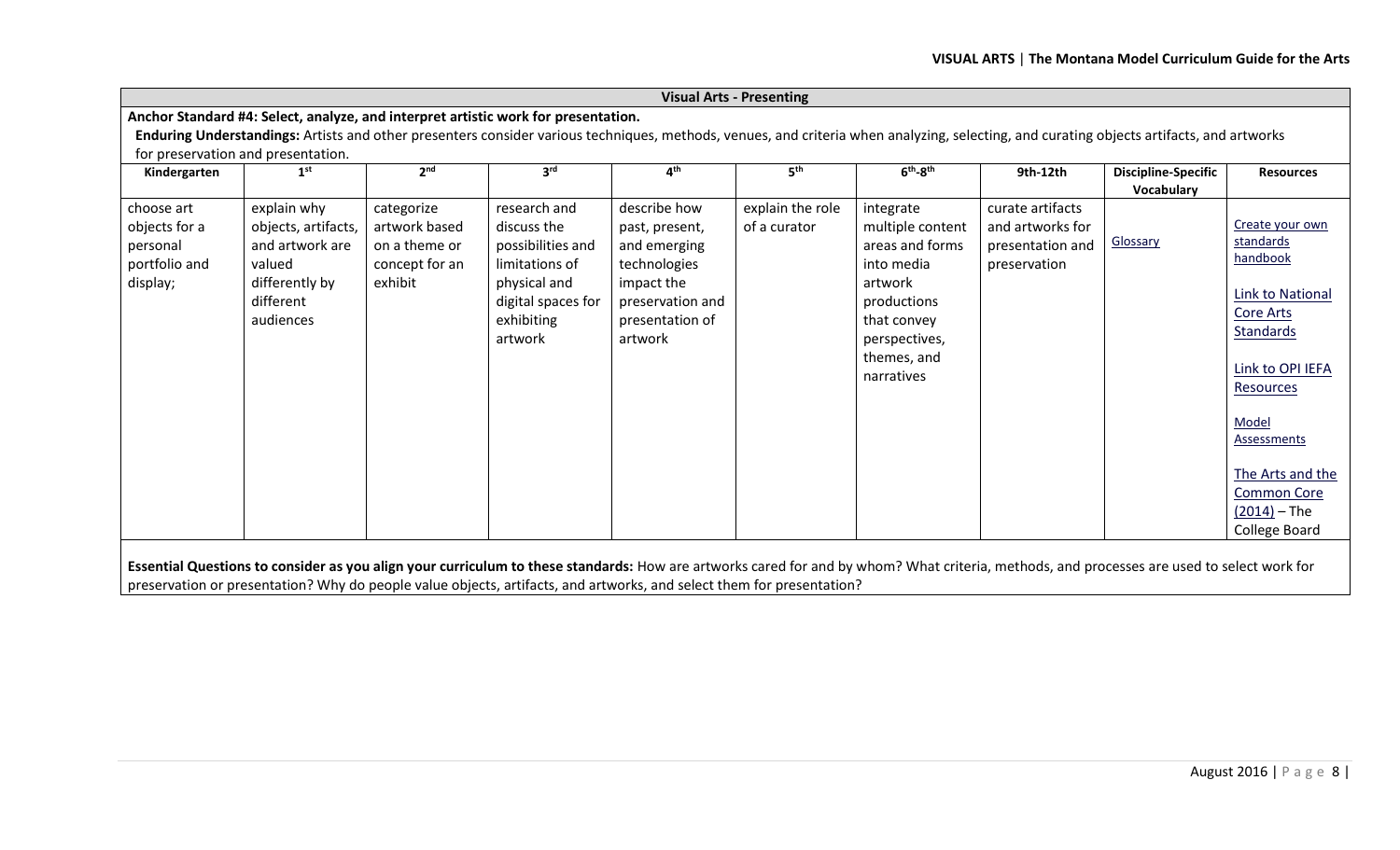|                                                           |                                                                     |                                                                                                                 |                                                                                                                                                                                         |                                                                           | <b>Visual Arts - Presenting</b>                                                                                                             |                                                                                                                  |                                                                                                 |                                          |                                                                                                                                                                                                                                                   |
|-----------------------------------------------------------|---------------------------------------------------------------------|-----------------------------------------------------------------------------------------------------------------|-----------------------------------------------------------------------------------------------------------------------------------------------------------------------------------------|---------------------------------------------------------------------------|---------------------------------------------------------------------------------------------------------------------------------------------|------------------------------------------------------------------------------------------------------------------|-------------------------------------------------------------------------------------------------|------------------------------------------|---------------------------------------------------------------------------------------------------------------------------------------------------------------------------------------------------------------------------------------------------|
|                                                           |                                                                     |                                                                                                                 | Anchor Standard #5: Develop and refine artistic techniques and work for presentation.                                                                                                   |                                                                           |                                                                                                                                             |                                                                                                                  |                                                                                                 |                                          |                                                                                                                                                                                                                                                   |
|                                                           |                                                                     |                                                                                                                 | Enduring Understandings: Artists, curators and others consider a variety of factors and methods including evolving technologies when preparing and refining artwork for display and or  |                                                                           |                                                                                                                                             |                                                                                                                  |                                                                                                 |                                          |                                                                                                                                                                                                                                                   |
|                                                           | when deciding if and how to preserve and protect it.                |                                                                                                                 |                                                                                                                                                                                         |                                                                           |                                                                                                                                             |                                                                                                                  |                                                                                                 |                                          |                                                                                                                                                                                                                                                   |
| Kindergarten                                              | 1 <sup>st</sup>                                                     | 2 <sub>nd</sub>                                                                                                 | 3 <sup>rd</sup>                                                                                                                                                                         | 4 <sup>th</sup>                                                           | 5 <sup>th</sup>                                                                                                                             | $6th-8th$                                                                                                        | 9th-12th                                                                                        | <b>Discipline-Specific</b><br>Vocabulary | <b>Resources</b>                                                                                                                                                                                                                                  |
| explain the<br>purpose of a<br>portfolio or<br>collection | identify how<br>artwork should<br>be prepared for<br>a presentation | describe<br>different<br>materials or<br>artistic<br>techniques for<br>preparing<br>artwork for<br>presentation | prepare artworks<br>for presentation                                                                                                                                                    | analyze<br>considerations<br>for presenting<br>and protecting<br>artworks | discuss<br>responsible and<br>effective use of<br>materials and<br>techniques for<br>preparing,<br>presenting, and<br>preserving<br>artwork | demonstrate a<br>range of skills<br>and roles in<br>creating and<br>performing<br>media<br>arts<br>presentations | apply<br>appropriate<br>methods or<br>processes to<br>display artwork<br>in a specific<br>place | Glossary                                 | Create your own<br>standards<br>handbook<br><b>Link to National</b><br><b>Core Arts</b><br>Standards<br>Link to OPI IEFA<br>Resources<br>Model<br><b>Assessments</b><br>The Arts and the<br><b>Common Core</b><br>$(2014) - The$<br>College Board |
|                                                           |                                                                     |                                                                                                                 | Essential Questions to consider as you align your curriculum to these standards: What methods and processes are considered when preparing artwork for presentation or preservation? How |                                                                           |                                                                                                                                             |                                                                                                                  |                                                                                                 |                                          |                                                                                                                                                                                                                                                   |

does refining artwork affect its meaning to the viewer? What criteria are considered when selecting work for presentation, a portfolio, or a collection?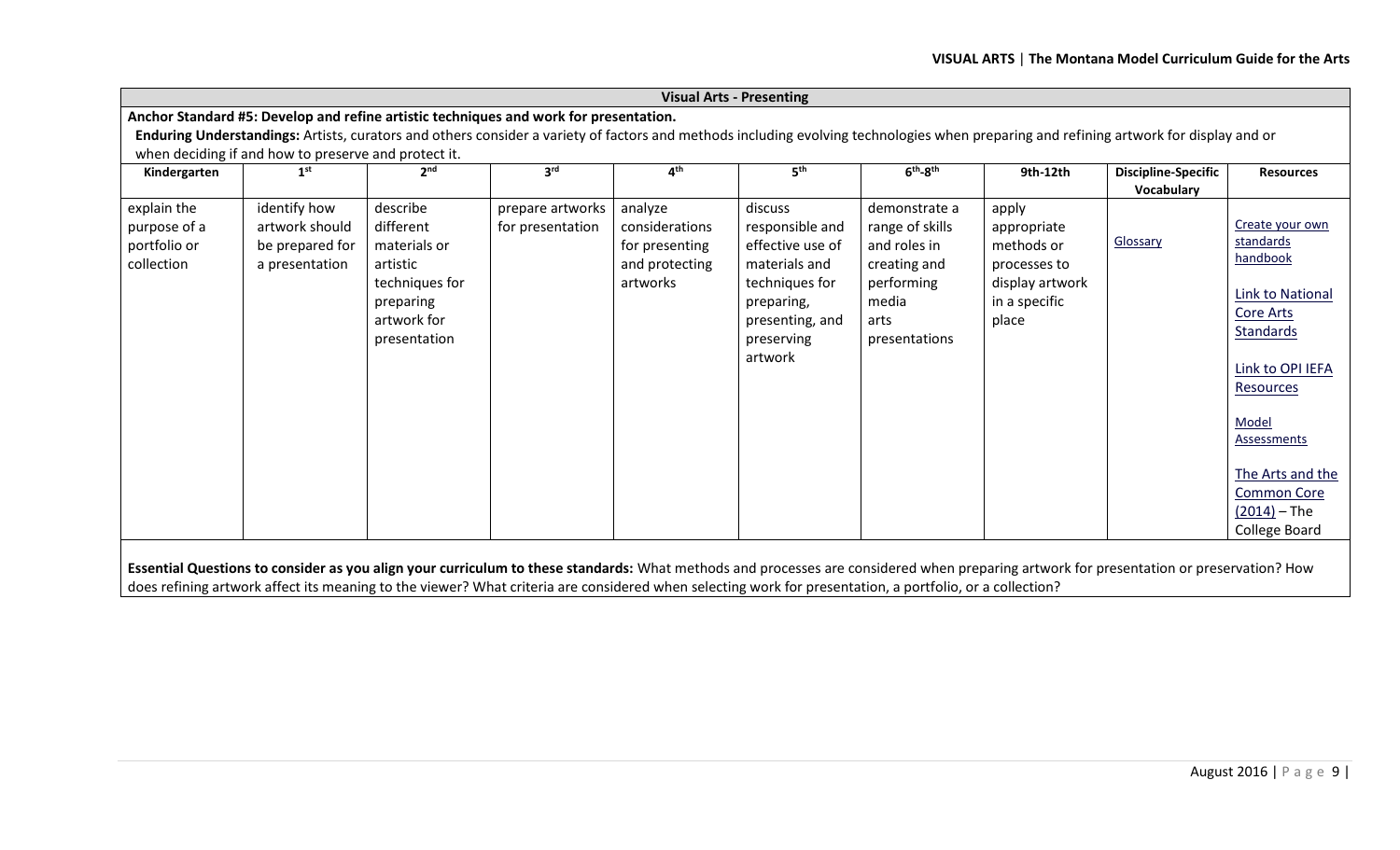| <b>Visual Arts - Presenting</b>                                                                     |                                                                                                |                                                                                               |                                                                                                                          |                                                                                                                                     |                                                                                                                                           |                                                                                                                                                                                                                                                                                |                                                                                                                                                            |                                          |                                                                                                                                                                                                                                            |  |  |
|-----------------------------------------------------------------------------------------------------|------------------------------------------------------------------------------------------------|-----------------------------------------------------------------------------------------------|--------------------------------------------------------------------------------------------------------------------------|-------------------------------------------------------------------------------------------------------------------------------------|-------------------------------------------------------------------------------------------------------------------------------------------|--------------------------------------------------------------------------------------------------------------------------------------------------------------------------------------------------------------------------------------------------------------------------------|------------------------------------------------------------------------------------------------------------------------------------------------------------|------------------------------------------|--------------------------------------------------------------------------------------------------------------------------------------------------------------------------------------------------------------------------------------------|--|--|
|                                                                                                     | Anchor Standard #6: Convey meaning through the presentation of artistic work.                  |                                                                                               |                                                                                                                          |                                                                                                                                     |                                                                                                                                           |                                                                                                                                                                                                                                                                                |                                                                                                                                                            |                                          |                                                                                                                                                                                                                                            |  |  |
|                                                                                                     |                                                                                                |                                                                                               |                                                                                                                          |                                                                                                                                     |                                                                                                                                           | Enduring Understandings: Objects, artifacts, and artworks collected, preserved, or presented either by artists, museums, or other venues communicate meaning and a record of social,                                                                                           |                                                                                                                                                            |                                          |                                                                                                                                                                                                                                            |  |  |
| cultural, and political experiences resulting in the cultivating of appreciation and understanding. |                                                                                                |                                                                                               |                                                                                                                          |                                                                                                                                     |                                                                                                                                           |                                                                                                                                                                                                                                                                                |                                                                                                                                                            |                                          |                                                                                                                                                                                                                                            |  |  |
| Kindergarten                                                                                        | 1 <sup>st</sup>                                                                                | <b>o</b> nd                                                                                   | Suq                                                                                                                      | ⊿th                                                                                                                                 | 5 <sup>th</sup>                                                                                                                           | $6th-8th$                                                                                                                                                                                                                                                                      | 9th-12th                                                                                                                                                   | <b>Discipline-Specific</b><br>Vocabulary | <b>Resources</b>                                                                                                                                                                                                                           |  |  |
| explain the<br>purpose of an art<br>museum                                                          | identify the roles<br>and<br>responsibilities of<br>people who visit<br>and work in<br>museums | describe how<br>exhibited art, in<br>a variety of<br>venues,<br>contributes to<br>communities | explain how and<br>where different<br>cultures record<br>and illustrate<br>stories and<br>history of life<br>through art | compare<br>purposes of art<br>museums, art<br>galleries, and<br>other venues<br>with<br>the types of<br>experiences they<br>provide | cite evidence to<br>explain how an<br>exhibition<br>presents ideas<br>and provides<br>information<br>about a specific<br>concept or topic | analyze results of<br>and<br>improvements<br>for presenting<br>media artworks<br>Essential Questions to consider as you align your curriculum to these standards: What is an art museum? How does the presenting and sharing of objects, artifacts, and artworks influence and | analyze an<br>exhibit or<br>collection's<br>impact on<br>personal<br>awareness of<br>social,<br>cultural, or<br>political beliefs<br>and<br>understandings | Glossary                                 | Create your own<br>standards<br>handbook<br><b>Link to National</b><br>Core Arts<br>Standards<br>Link to OPI IEFA<br>Resources<br>Model<br>Assessments<br>The Arts and the<br><b>Common Core</b><br>$(2014) - The$<br><b>College Board</b> |  |  |
|                                                                                                     |                                                                                                |                                                                                               |                                                                                                                          |                                                                                                                                     |                                                                                                                                           | shape ideas, beliefs, and experiences? How do objects, artifacts, and artworks collected, preserved, or presented, cultivate appreciation and understanding?                                                                                                                   |                                                                                                                                                            |                                          |                                                                                                                                                                                                                                            |  |  |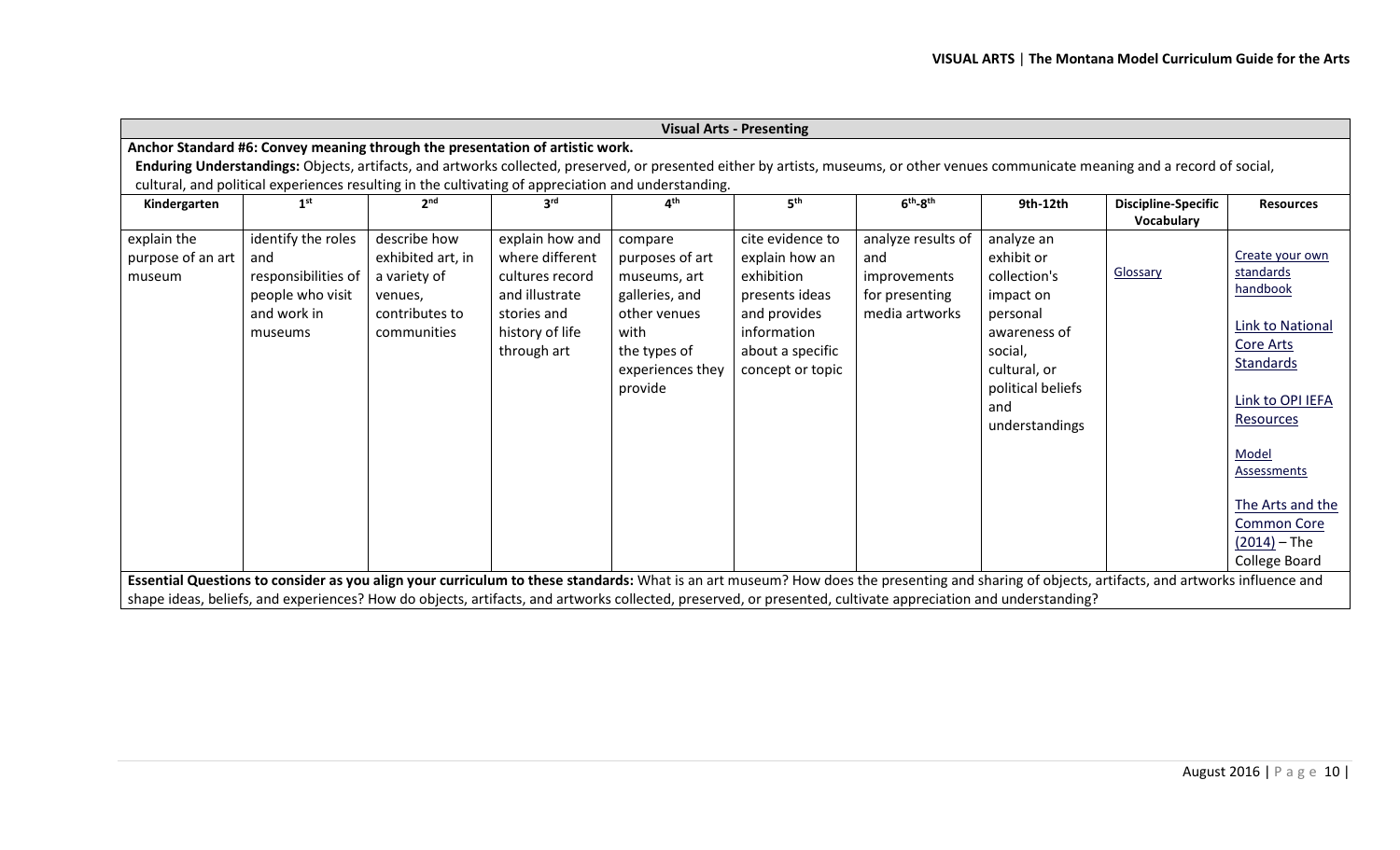<span id="page-10-0"></span>

|                                                                     |                                                                                                                                            | Anchor Standard #7: Perceive and analyze artistic work.<br>Enduring Understandings: Visual imagery influences understanding of and responses to the world. |                                                              |                                            |                                                                                       |                                                                                                                  |                                                                                                |                                          |                                                                                                                                                                                                                                                   |
|---------------------------------------------------------------------|--------------------------------------------------------------------------------------------------------------------------------------------|------------------------------------------------------------------------------------------------------------------------------------------------------------|--------------------------------------------------------------|--------------------------------------------|---------------------------------------------------------------------------------------|------------------------------------------------------------------------------------------------------------------|------------------------------------------------------------------------------------------------|------------------------------------------|---------------------------------------------------------------------------------------------------------------------------------------------------------------------------------------------------------------------------------------------------|
| Kindergarten                                                        | 1 <sup>st</sup>                                                                                                                            | 2 <sub>nd</sub>                                                                                                                                            | $3^{\text{rd}}$                                              | ⊿ <sup>th</sup>                            | 5 <sup>th</sup>                                                                       | $6th-8th$                                                                                                        | 9th-12th                                                                                       | <b>Discipline-Specific</b><br>Vocabulary | <b>Resources</b>                                                                                                                                                                                                                                  |
| identify uses of<br>artwork within<br>one's personal<br>environment | select and<br>describe<br>artworks that<br>illustrate daily<br>life comparing<br>different<br>images that<br>represent the<br>same subject | describe<br>aesthetic<br>characteristics of<br>the natural world<br>and constructed<br>environments<br>based on<br>expressive<br>properties                | identify<br>processes an<br>artist uses to<br>create artwork | compare<br>components of<br>visual imagery | compare<br>personal<br>interpretations of<br>artwork to<br>others'<br>interpretations | evaluate the<br>qualities of and<br>relationships<br>between the<br>components and<br>style in media<br>artworks | evaluate the<br>effectiveness of<br>an artwork as<br>perceived by a<br>variety of<br>audiences | Glossary                                 | Create your own<br>standards<br>handbook<br><b>Link to National</b><br><b>Core Arts</b><br>Standards<br>Link to OPI IEFA<br>Resources<br>Model<br>Assessments<br>The Arts and the<br><b>Common Core</b><br>$(2014)$ – The<br><b>College Board</b> |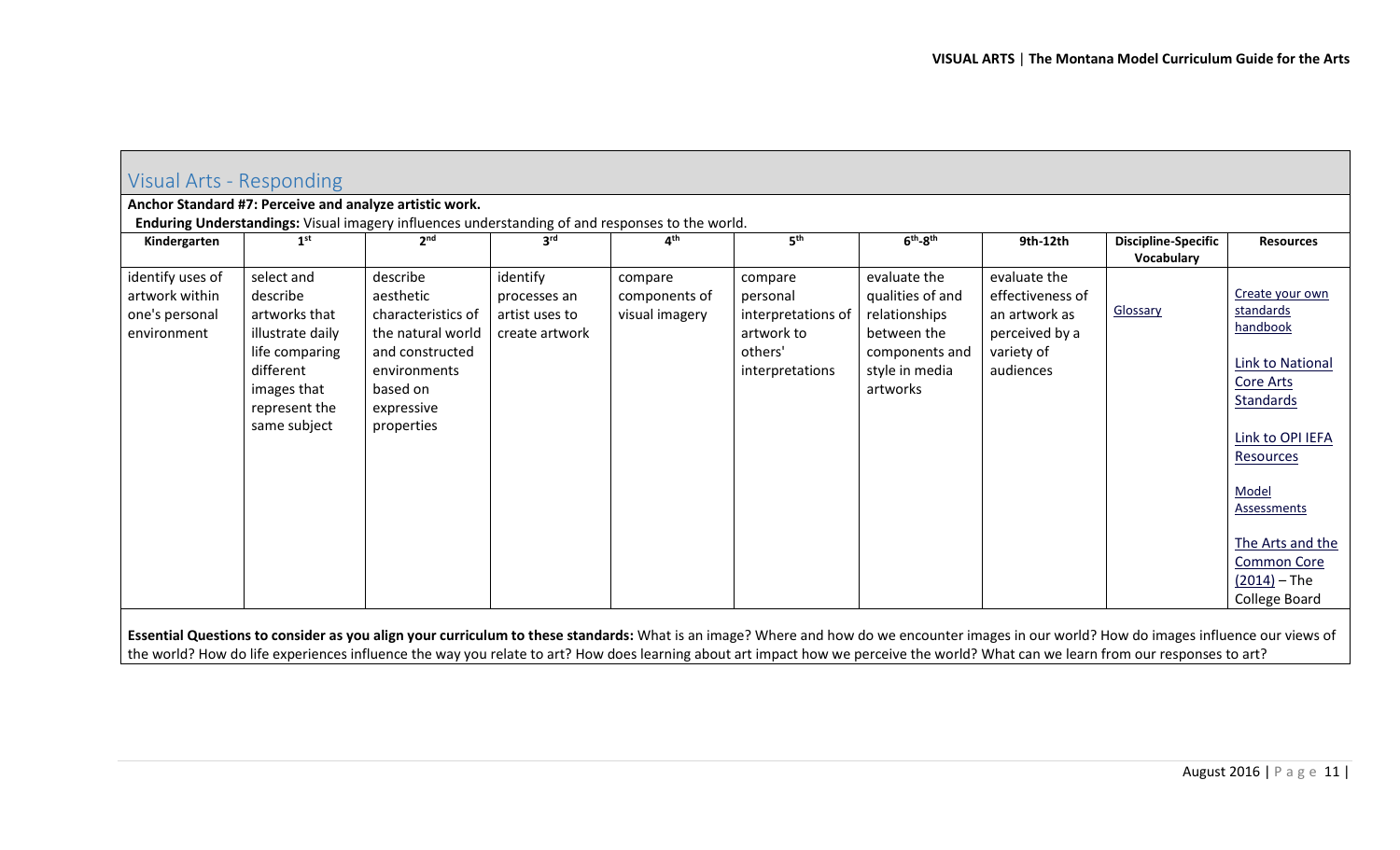|                                                          | <b>Visual Arts - Responding</b>                                                                                     |                                                 |                                                                                             |                                                                       |                                                                                                               |                                                                                                                                                                                                  |                                                                               |                                          |                                                                                                                                                                                                                                                   |  |  |
|----------------------------------------------------------|---------------------------------------------------------------------------------------------------------------------|-------------------------------------------------|---------------------------------------------------------------------------------------------|-----------------------------------------------------------------------|---------------------------------------------------------------------------------------------------------------|--------------------------------------------------------------------------------------------------------------------------------------------------------------------------------------------------|-------------------------------------------------------------------------------|------------------------------------------|---------------------------------------------------------------------------------------------------------------------------------------------------------------------------------------------------------------------------------------------------|--|--|
|                                                          | Anchor Standard #8: Construct meaningful interpretations of artistic work.                                          |                                                 |                                                                                             |                                                                       |                                                                                                               |                                                                                                                                                                                                  |                                                                               |                                          |                                                                                                                                                                                                                                                   |  |  |
|                                                          | Enduring Understanding: People gain insights into meanings of artworks by engaging in the process of art criticism. |                                                 |                                                                                             |                                                                       |                                                                                                               |                                                                                                                                                                                                  |                                                                               |                                          |                                                                                                                                                                                                                                                   |  |  |
| Kindergarten                                             | 1 <sup>st</sup>                                                                                                     | 2 <sub>nd</sub>                                 | 3 <sup>rd</sup>                                                                             | ⊿th                                                                   | 5 <sup>th</sup>                                                                                               | $6th-8th$                                                                                                                                                                                        | 9th-12th                                                                      | <b>Discipline-Specific</b><br>Vocabulary | <b>Resources</b>                                                                                                                                                                                                                                  |  |  |
| identify subject<br>matter and<br>details in<br>artworks | describe<br>characteristics of<br>artworks                                                                          | describe the<br>mood suggested<br>by an artwork | discuss the use<br>of media to<br>create subject<br>matter, form,<br>and mood in<br>artwork | analyze subject<br>matter, form,<br>and use of<br>media in<br>artwork | analyze use of<br>structure,<br>context, and<br>visual elements<br>to convey ideas<br>and mood in<br>artworks | compare and<br>contrast the<br>intent of a<br>variety of media<br>artworks and<br>how<br>they impact<br>understanding of<br>one's own and<br>other cultures                                      | defend an<br>interpretation of<br>an artwork or<br>collections of<br>artworks | Glossary                                 | Create your own<br>standards<br>handbook<br><b>Link to National</b><br>Core Arts<br><b>Standards</b><br>Link to OPI IEFA<br><b>Resources</b><br>Model<br>Assessments<br>The Arts and the<br><b>Common Core</b><br>$(2014)$ – The<br>College Board |  |  |
|                                                          | How does knowing and using visual art vocabularies help us understand and interpret works of art?                   |                                                 |                                                                                             |                                                                       |                                                                                                               | Essential Questions to consider as you align your curriculum to these standards: What is the value of engaging in the process of art criticism? How can the viewer "read" a work of art as text? |                                                                               |                                          |                                                                                                                                                                                                                                                   |  |  |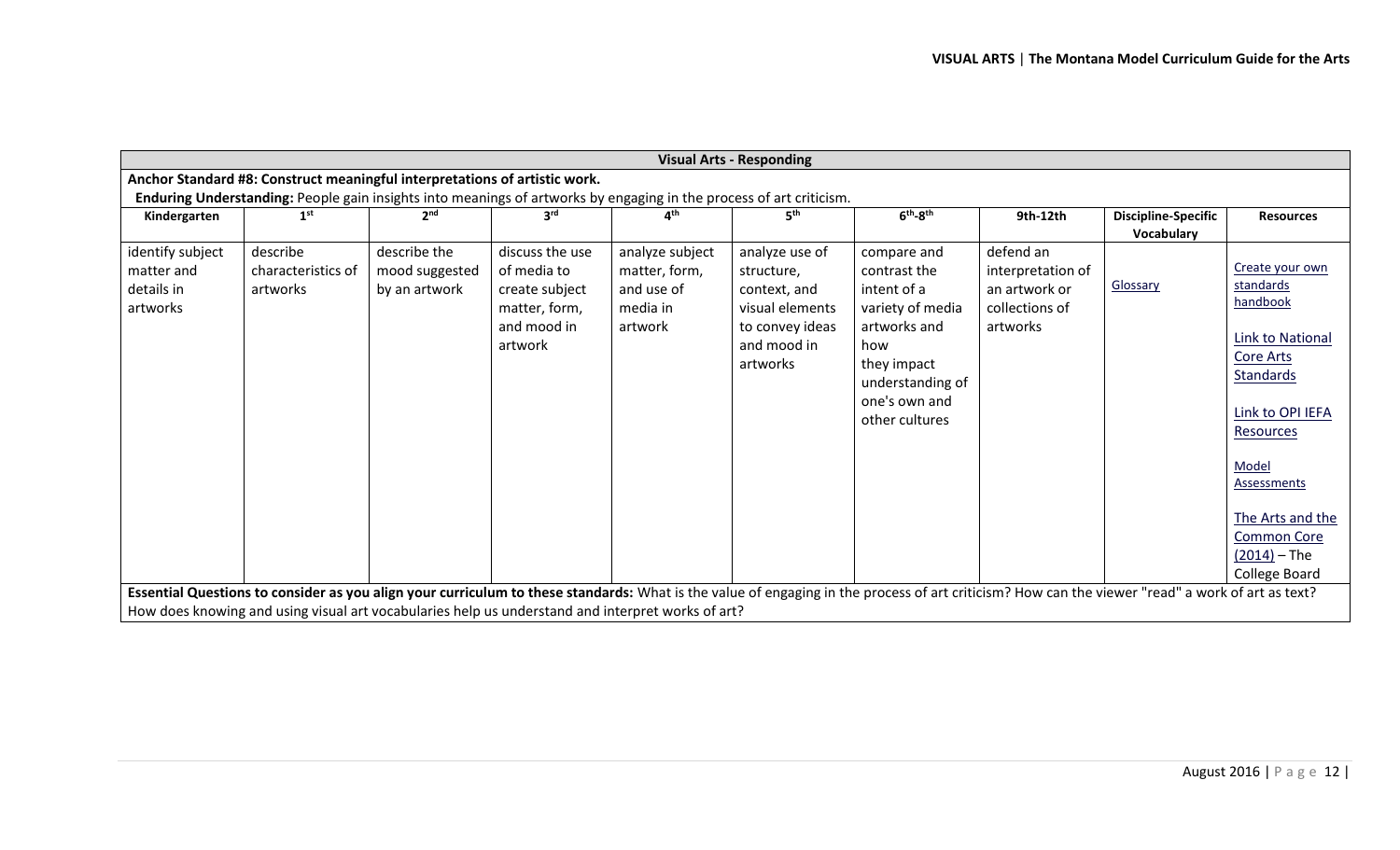|                                                            |                                                                        |                                                                     |                                       |                                       | <b>Visual Arts - Responding</b>                                  |                                                                                                              |                                                                       |                                                                                                                                                                                                |                                                                                                                                                                                                                                            |
|------------------------------------------------------------|------------------------------------------------------------------------|---------------------------------------------------------------------|---------------------------------------|---------------------------------------|------------------------------------------------------------------|--------------------------------------------------------------------------------------------------------------|-----------------------------------------------------------------------|------------------------------------------------------------------------------------------------------------------------------------------------------------------------------------------------|--------------------------------------------------------------------------------------------------------------------------------------------------------------------------------------------------------------------------------------------|
|                                                            | Anchor Standard #9: Apply criteria to evaluate artistic work.          |                                                                     |                                       |                                       |                                                                  |                                                                                                              |                                                                       |                                                                                                                                                                                                |                                                                                                                                                                                                                                            |
|                                                            | Enduring Understanding: People evaluate art based on various criteria. |                                                                     |                                       |                                       |                                                                  |                                                                                                              |                                                                       |                                                                                                                                                                                                |                                                                                                                                                                                                                                            |
| Kindergarten                                               | 1 <sup>st</sup>                                                        | 2 <sub>nd</sub>                                                     | 3 <sup>rd</sup>                       | 4 <sup>th</sup>                       | 5 <sup>th</sup>                                                  | $6th-8th$                                                                                                    | 9th-12th                                                              | <b>Discipline-Specific</b><br>Vocabulary                                                                                                                                                       | <b>Resources</b>                                                                                                                                                                                                                           |
| explain reasons<br>for selecting a<br>preferred<br>artwork | classify artwork<br>based on reasons<br>for preferences                | use art<br>vocabulary to<br>express<br>preferences<br>about artwork | evaluate artwork<br>based on criteria | apply criteria to<br>analyze artworks | evaluate<br>artworks based<br>on styles,<br>genres, and<br>media | compare and<br>contrast media<br>artworks and<br>production<br>processes to<br>context and<br>artistic goals | analyze a<br>collection of<br>artwork based<br>on sets of<br>criteria | Glossary                                                                                                                                                                                       | Create your own<br>standards<br>handbook<br><b>Link to National</b><br>Core Arts<br><b>Standards</b><br>Link to OPI IEFA<br>Resources<br>Model<br>Assessments<br>The Arts and the<br><b>Common Core</b><br>$(2014)$ – The<br>College Board |
|                                                            | preference different from an evaluation?                               |                                                                     |                                       |                                       |                                                                  |                                                                                                              |                                                                       | Essential Questions to consider as you align your curriculum to these standards: How does one determine criteria to evaluate a work of art? How and why might criteria vary? How is a personal |                                                                                                                                                                                                                                            |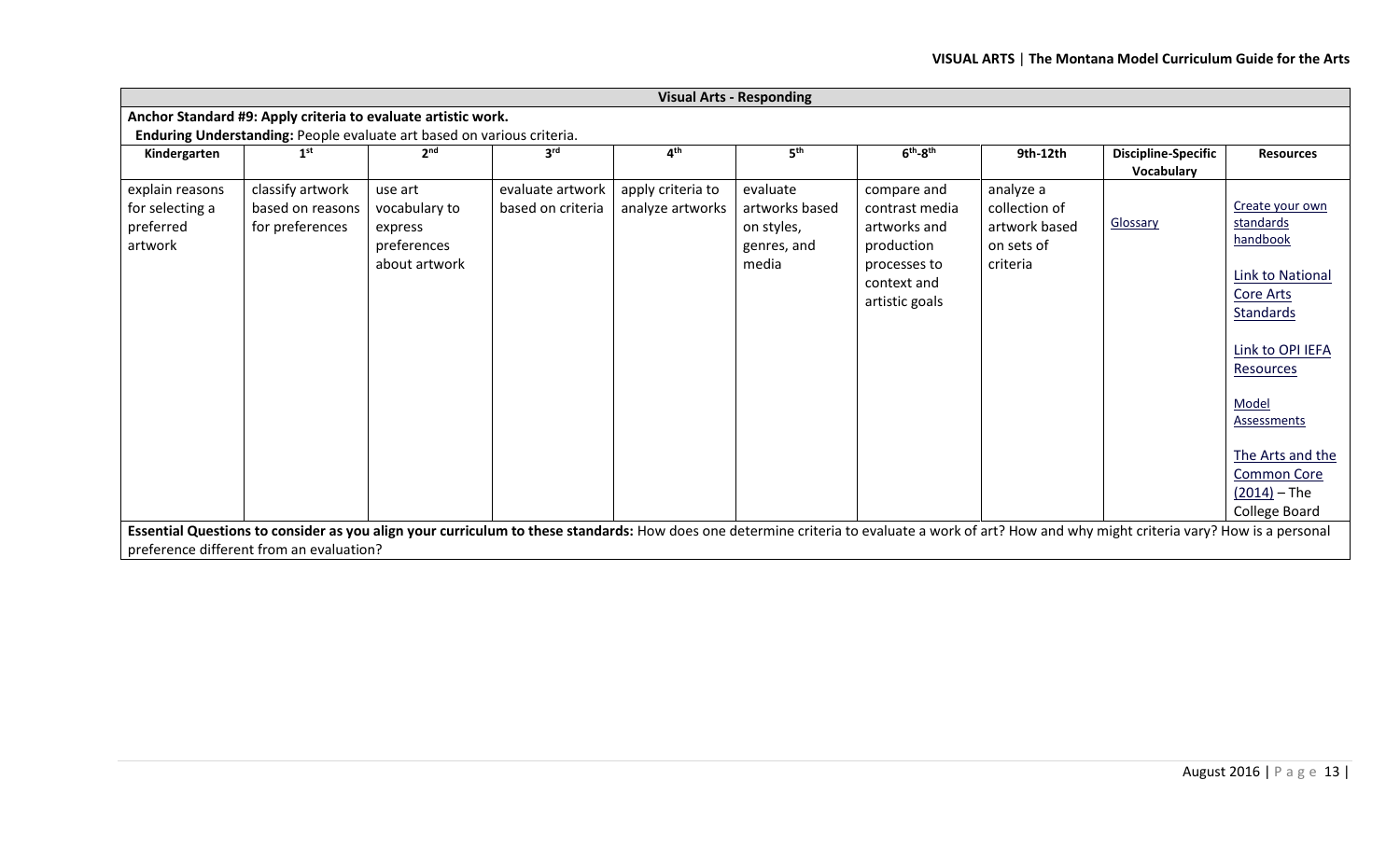| Visual Arts - Connecting                                           |                                                                                                                                                                                                                                                                                                                                     |                                                                          |                                                                                              |                                                                        |                                                                                                                                                       |                                                                                                                                                       |                                                                                                            |                                          |                                                                                                                                                                                                                                            |  |
|--------------------------------------------------------------------|-------------------------------------------------------------------------------------------------------------------------------------------------------------------------------------------------------------------------------------------------------------------------------------------------------------------------------------|--------------------------------------------------------------------------|----------------------------------------------------------------------------------------------|------------------------------------------------------------------------|-------------------------------------------------------------------------------------------------------------------------------------------------------|-------------------------------------------------------------------------------------------------------------------------------------------------------|------------------------------------------------------------------------------------------------------------|------------------------------------------|--------------------------------------------------------------------------------------------------------------------------------------------------------------------------------------------------------------------------------------------|--|
|                                                                    |                                                                                                                                                                                                                                                                                                                                     |                                                                          | Anchor Standard #10: Synthesize and relate knowledge and personal experiences to create art. |                                                                        |                                                                                                                                                       |                                                                                                                                                       |                                                                                                            |                                          |                                                                                                                                                                                                                                            |  |
|                                                                    |                                                                                                                                                                                                                                                                                                                                     |                                                                          |                                                                                              |                                                                        | Enduring Understanding: Through art-making, people make meaning by investigating and developing awareness of perceptions, knowledge, and experiences. |                                                                                                                                                       |                                                                                                            |                                          |                                                                                                                                                                                                                                            |  |
| Kindergarten                                                       | 1 <sup>st</sup>                                                                                                                                                                                                                                                                                                                     | 2 <sub>nd</sub>                                                          | 3 <sup>rd</sup>                                                                              | 4 <sup>th</sup>                                                        | 5 <sup>th</sup>                                                                                                                                       | $6th-8th$                                                                                                                                             | 9th-12th                                                                                                   | <b>Discipline-Specific</b><br>Vocabulary | <b>Resources</b>                                                                                                                                                                                                                           |  |
| create art that<br>tells a story<br>about a personal<br>experience | identify reasons<br>to create art<br>outside of<br>school                                                                                                                                                                                                                                                                           | create artworks<br>about events in<br>home, school, or<br>community life | develop artwork<br>based on<br>observations and<br>details of<br>surroundings                | create artworks<br>that reflect<br>community<br>cultural<br>traditions | apply formal and<br>conceptual<br>knowledge of art<br>and design to<br>make artwork                                                                   | analyze how<br>media artworks<br>expand meaning<br>and knowledge,<br>create<br>cultural<br>experiences and<br>influence local<br>and global<br>events | incorporate<br>knowledge of<br>personal, social,<br>cultural, and<br>historical life to<br>create artworks | Glossary                                 | Create your own<br>standards<br>handbook<br>Link to National<br><b>Core Arts</b><br>Standards<br>Link to OPI IEFA<br>Resources<br>Model<br>Assessments<br>The Arts and the<br><b>Common Core</b><br>$(2014)$ – The<br><b>College Board</b> |  |
|                                                                    | Essential Questions to consider as you align your curriculum to these standards: How does engaging in creating art enrich people's lives? How does making art attune people to their<br>surroundings? How do people contribute to awareness and understanding of their lives and the lives of their communities through art-making? |                                                                          |                                                                                              |                                                                        |                                                                                                                                                       |                                                                                                                                                       |                                                                                                            |                                          |                                                                                                                                                                                                                                            |  |

<span id="page-13-0"></span> $\sqrt{ }$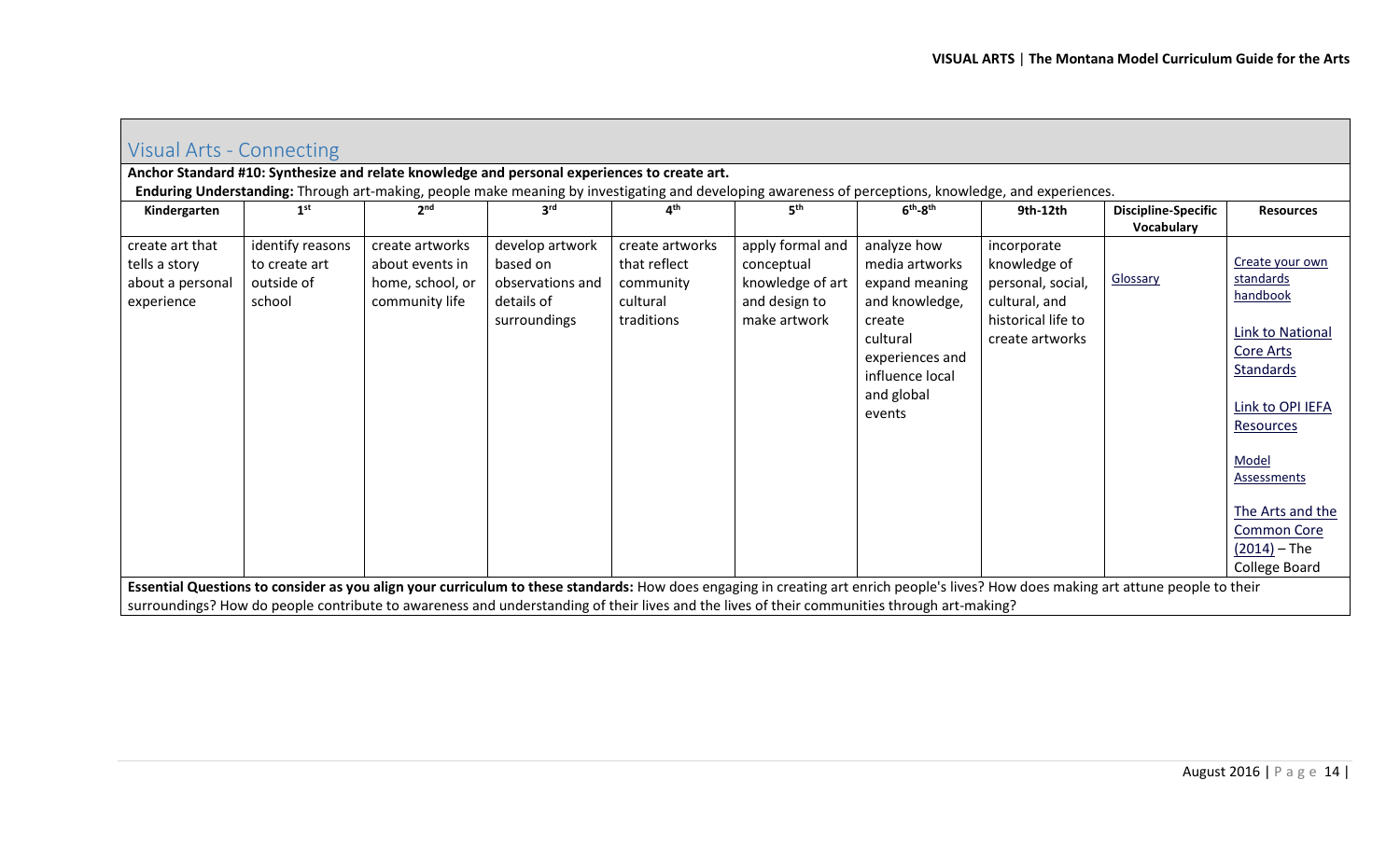| <b>Visual Arts - Connecting</b>                                                                                                                                                                   |                                                                                                |                                                                           |                                                                                                                                                       |                                                                                  |                                                                                                                                      |                                                                                                         |                                                                                                             |                                          |                                                                                                                                                                                                                              |
|---------------------------------------------------------------------------------------------------------------------------------------------------------------------------------------------------|------------------------------------------------------------------------------------------------|---------------------------------------------------------------------------|-------------------------------------------------------------------------------------------------------------------------------------------------------|----------------------------------------------------------------------------------|--------------------------------------------------------------------------------------------------------------------------------------|---------------------------------------------------------------------------------------------------------|-------------------------------------------------------------------------------------------------------------|------------------------------------------|------------------------------------------------------------------------------------------------------------------------------------------------------------------------------------------------------------------------------|
| Anchor Standard #11: Relate artistic ideas and works with societal, cultural and historical context to deepen understanding, including artistic ideas and works by American Indians.              |                                                                                                |                                                                           |                                                                                                                                                       |                                                                                  |                                                                                                                                      |                                                                                                         |                                                                                                             |                                          |                                                                                                                                                                                                                              |
|                                                                                                                                                                                                   |                                                                                                |                                                                           | Enduring Understanding: People develop ideas and understandings of society, culture, and history through their interactions with and analysis of art. |                                                                                  |                                                                                                                                      |                                                                                                         |                                                                                                             |                                          |                                                                                                                                                                                                                              |
| Kindergarten                                                                                                                                                                                      | 1 <sup>st</sup>                                                                                | 2 <sub>nd</sub>                                                           | 3 <sup>rd</sup>                                                                                                                                       | $\mathbf{A}^{\text{th}}$                                                         | ςth                                                                                                                                  | $6th-8th$                                                                                               | 9th-12th                                                                                                    | <b>Discipline-Specific</b><br>Vocabulary | <b>Resources</b>                                                                                                                                                                                                             |
| identify a<br>purpose of an<br>artwork                                                                                                                                                            | describe the<br>reasons that<br>people from<br>different places<br>and times create<br>artwork | discuss cultural<br>uses of artwork<br>from different<br>times and places | compare how<br>responses to art<br>change based on<br>knowledge of the<br>artwork's<br>cultural and<br>historical context                             | interpret<br>artworks through<br>observation and<br>information<br>about context | identify how<br>artworks are<br>used to inform<br>or change<br>beliefs, values,<br>or<br>behaviors of an<br>individual or<br>society | compare how<br>media artworks<br>and ideas relate<br>to various<br>contexts,<br>purposes, and<br>values | compare uses of<br>art in a variety of<br>personal,<br>societal, cultural,<br>and<br>historical<br>contexts | Glossary                                 | Create your own<br>standards<br>handbook<br>Link to National<br>Core Arts<br>Standards<br>Link to OPI IEFA<br>Resources<br>Model<br>Assessments<br>The Arts and the<br><b>Common Core</b><br>$(2014) - The$<br>College Board |
| Essential Questions to consider as you align your curriculum to these standards: How does art help us understand the lives of people of different times, places, and cultures? How is art used to |                                                                                                |                                                                           |                                                                                                                                                       |                                                                                  |                                                                                                                                      |                                                                                                         |                                                                                                             |                                          |                                                                                                                                                                                                                              |

impact the views of a society? How does art preserve aspects of life?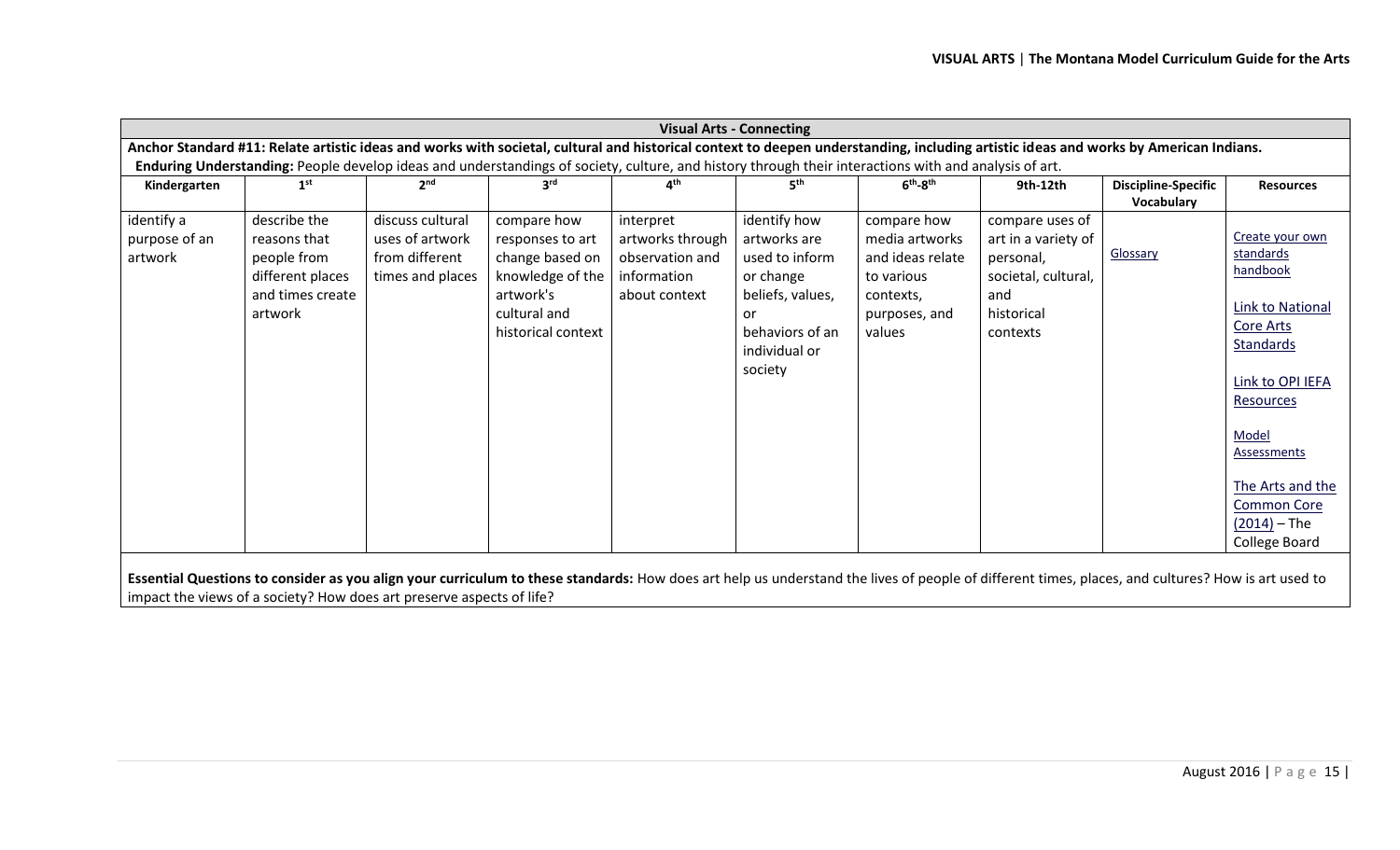## <span id="page-15-0"></span>Artistic Processes and Anchor Standards: Grade by Grade View

<span id="page-15-1"></span>

|  | Visual Arts - Kindergarten |
|--|----------------------------|
|  |                            |

| VISUALMES INTIUCI RUI LUIT                                                                                                    |                                       |                              |
|-------------------------------------------------------------------------------------------------------------------------------|---------------------------------------|------------------------------|
| <b>CREATING</b>                                                                                                               | <b>Discipline-Specific Vocabulary</b> | <b>Resources</b>             |
| Anchor Standard #1: Generate and conceptualize artistic ideas and work.                                                       |                                       |                              |
| engage in creative play with art materials                                                                                    | Glossary                              | Create your own standards    |
| Anchor Standard #2: Organize and develop artistic ideas and work.                                                             |                                       | handbook                     |
| create artworks or design that represent natural and constructed objects                                                      |                                       |                              |
| Anchor Standard #3: Refine and complete artistic work.                                                                        |                                       | Link to National Core Arts   |
| explain the artistic process while making artworks                                                                            |                                       | Standards                    |
| <b>PRESENTING</b>                                                                                                             |                                       | Link to OPI IEFA Resources   |
|                                                                                                                               |                                       |                              |
| Anchor Standard #4: Select, analyze, and interpret artistic work for presentation.                                            |                                       | <b>Model Assessments</b>     |
| choose art objects for a personal portfolio and display                                                                       |                                       |                              |
| Anchor Standard #5: Develop and refine artistic techniques and work for presentation.                                         |                                       | The Arts and the Common Core |
| explain the purpose of a portfolio or collection                                                                              |                                       | (2014) - The College Board   |
| Anchor Standard #6: Convey meaning through the presentation of artistic work.                                                 |                                       |                              |
| explain the purpose of an art museum                                                                                          |                                       |                              |
| <b>RESPONDING</b>                                                                                                             |                                       |                              |
| Anchor Standard #7: Perceive and analyze artistic work.                                                                       |                                       |                              |
| identify uses of artwork within one's personal environment                                                                    |                                       |                              |
| Anchor Standard #8: Construct meaningful interpretations of artistic works.                                                   |                                       |                              |
| identify subject matter and details in artworks                                                                               |                                       |                              |
| Anchor Standard #9: Apply criteria to evaluate artistic work.                                                                 |                                       |                              |
| explain reasons for selecting a preferred artwork                                                                             |                                       |                              |
| <b>CONNECTING</b>                                                                                                             |                                       |                              |
| Anchor Standard #10: Synthesize and relate knowledge and personal experiences to make art.                                    |                                       |                              |
| create art that tells a story about a personal experience                                                                     |                                       |                              |
| Anchor Standard #11: Relate artistic ideas and works with societal, cultural, and historical context to deepen understanding, |                                       |                              |
| including traditional and contemporary artistic ideas and works by American Indians.                                          |                                       |                              |
| identify a purpose of an artwork                                                                                              |                                       |                              |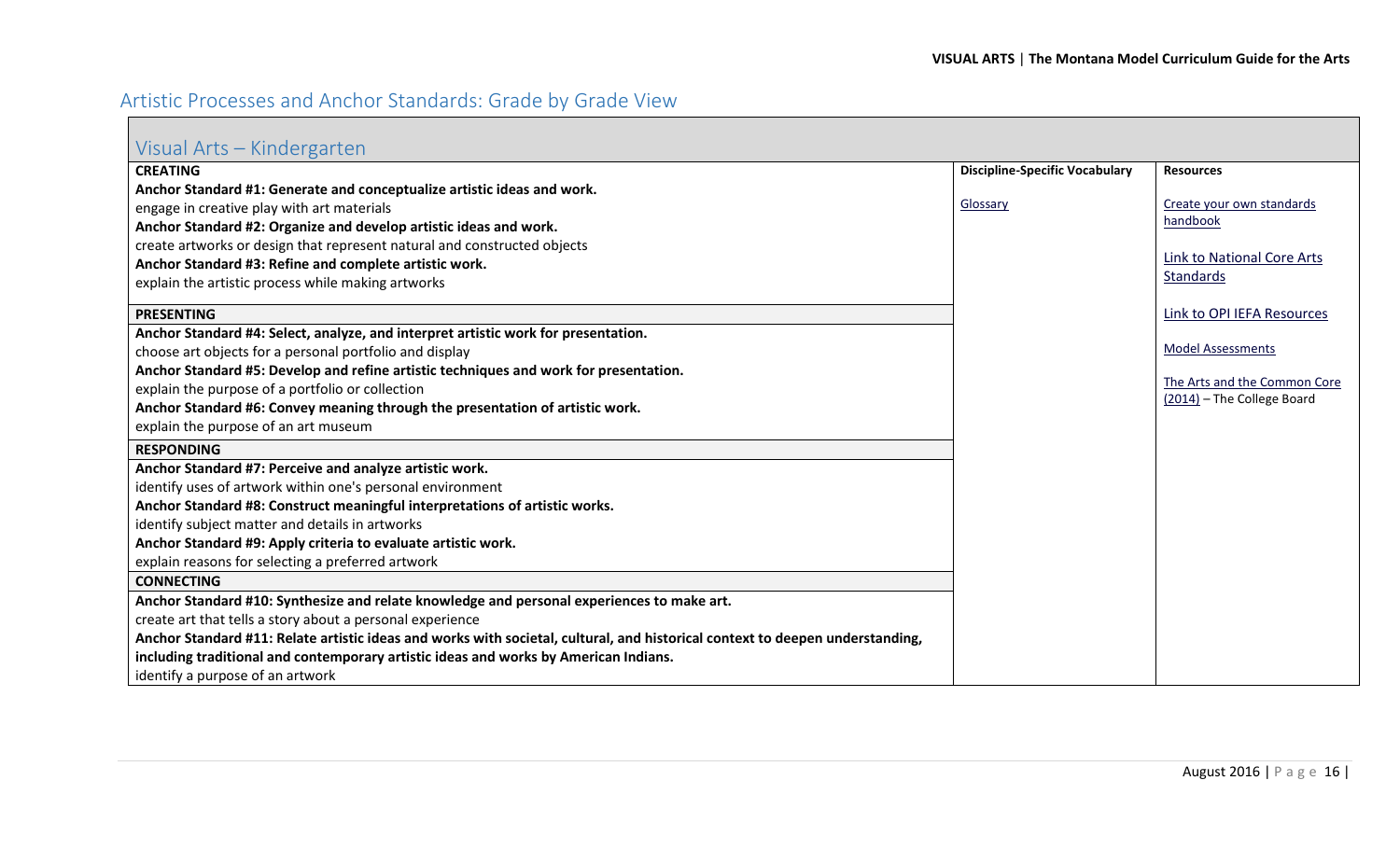#### <span id="page-16-0"></span>Visual Arts – First Grade

| VISUALAILS TIISLUI AUC                                                                                                        |                                       |                                             |
|-------------------------------------------------------------------------------------------------------------------------------|---------------------------------------|---------------------------------------------|
| <b>CREATING</b>                                                                                                               | <b>Discipline-Specific Vocabulary</b> | <b>Resources</b>                            |
| Anchor Standard #1: Generate and conceptualize artistic ideas and work.                                                       |                                       |                                             |
| engage and collaborate in creative investigation of art materials                                                             | Glossary                              |                                             |
| Anchor Standard #2: Organize and develop artistic ideas and work.                                                             |                                       | Create your own standards                   |
| create artwork that identify uses of everyday objects                                                                         |                                       | handbook                                    |
| Anchor Standard #3: Refine and complete artistic work.                                                                        |                                       | Link to National Core Arts                  |
| use art vocabulary to describe choices while creating art                                                                     |                                       | <b>Standards</b>                            |
| <b>PRESENTING</b>                                                                                                             |                                       |                                             |
| Anchor Standard #4: Select, analyze, and interpret artistic work for presentation.                                            |                                       | Link to OPI IEFA Resources                  |
| explain why objects, artifacts, and artwork are valued differently by different audiences                                     |                                       |                                             |
| Anchor Standard #5: Develop and refine artistic techniques and work for presentation.                                         |                                       | <b>Model Assessments</b>                    |
| identify how artwork should be prepared for a presentation                                                                    |                                       |                                             |
| Anchor Standard #6: Convey meaning through the presentation of artistic work.                                                 |                                       | The Arts and the Common                     |
| identify the roles and responsibilities of people who visit and work in museums                                               |                                       | Core $(2014)$ – The College<br><b>Board</b> |
| <b>RESPONDING</b>                                                                                                             |                                       |                                             |
| Anchor Standard #7: Perceive and analyze artistic work.                                                                       |                                       |                                             |
| select and describe artworks that illustrate daily life comparing different images that represent the same subject            |                                       |                                             |
| Anchor Standard #8: Construct meaningful interpretations of artistic works.                                                   |                                       |                                             |
| describe characteristics of artworks                                                                                          |                                       |                                             |
| Anchor Standard #9: Apply criteria to evaluate artistic work.                                                                 |                                       |                                             |
| classify artwork based on reasons for preferences                                                                             |                                       |                                             |
| <b>CONNECTING</b>                                                                                                             |                                       |                                             |
| Anchor Standard #10: Synthesize and relate knowledge and personal experiences to make art.                                    |                                       |                                             |
| identify reasons to create art outside of school                                                                              |                                       |                                             |
| Anchor Standard #11: Relate artistic ideas and works with societal, cultural, and historical context to deepen understanding, |                                       |                                             |
| including traditional and contemporary artistic ideas and works by American Indians.                                          |                                       |                                             |
| describe the reasons that people from different places and times create artwork.                                              |                                       |                                             |
|                                                                                                                               |                                       |                                             |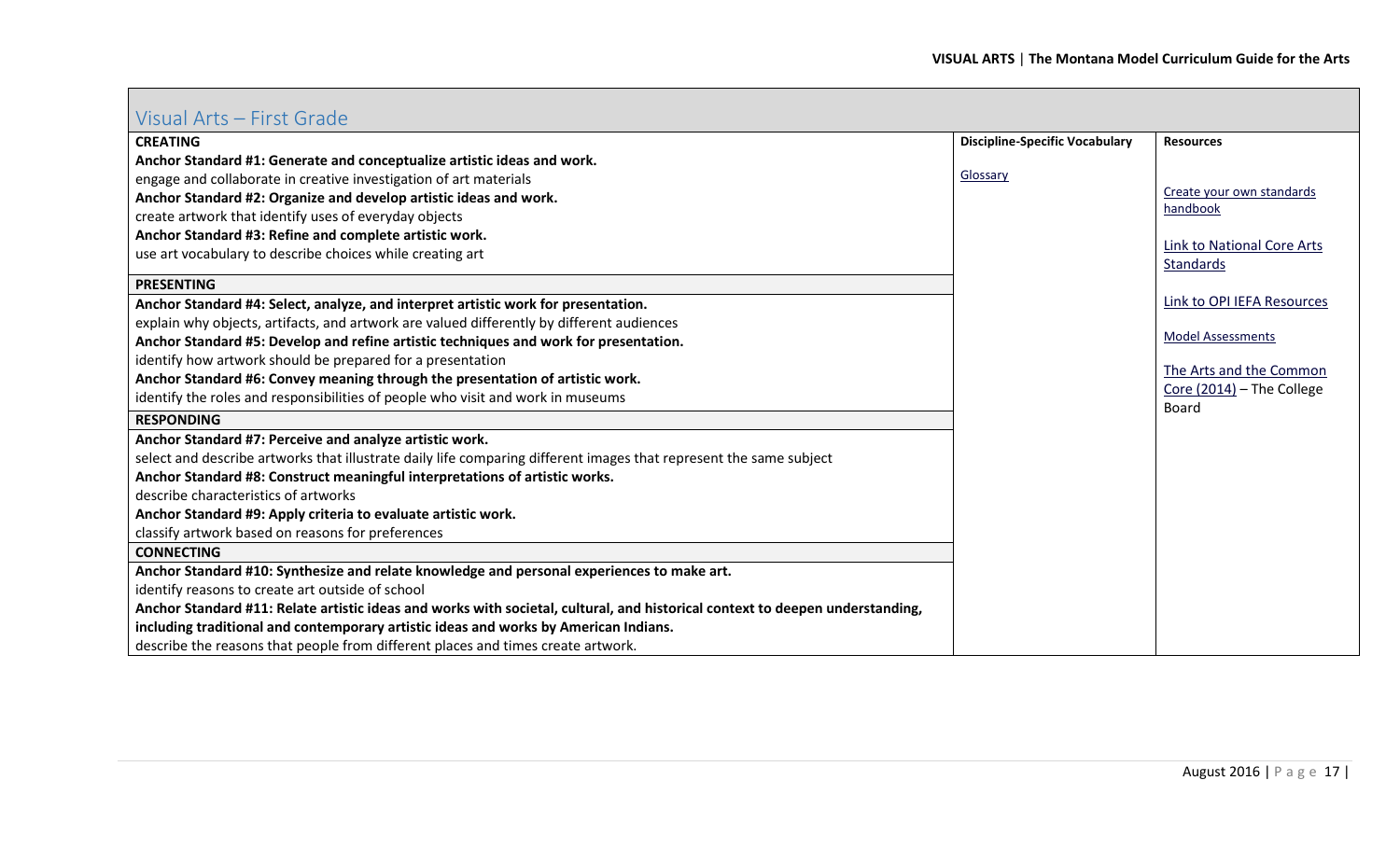### <span id="page-17-0"></span>Visual Arts – Second Grade

| <b>Discipline-Specific Vocabulary</b><br><b>CREATING</b><br><b>Resources</b><br>Anchor Standard #1: Generate and conceptualize artistic ideas and work.<br>Create your own standards<br>Glossary<br>discover multiple approaches and solutions to an art or design problem<br>handbook<br>Anchor Standard #2: Organize and develop artistic ideas and work.<br>demonstrate personal interest in an artwork or design using various materials, tools, and everyday objects<br>Link to National Core Arts<br>Anchor Standard #3: Refine and complete artistic work.<br><b>Standards</b><br>discuss choices made in creating artwork<br>Link to OPI IEFA Resources<br><b>PRESENTING</b><br>Anchor Standard #4: Select, analyze, and interpret artistic work for presentation.<br><b>Model Assessments</b><br>categorize artwork based on a theme or concept for an exhibit;<br>Anchor Standard #5: Develop and refine artistic techniques and work for presentation.<br>The Arts and the Common<br>describe different materials or artistic techniques for preparing artwork for presentation<br>Core (2014) - The College<br>Anchor Standard #6: Convey meaning through the presentation of artistic work.<br>Board<br>describe how exhibited art, in a variety of venues, contributes to communities<br><b>RESPONDING</b><br>Anchor Standard #7: Perceive and analyze artistic work.<br>describe aesthetic characteristics of the natural world and constructed environments based on expressive properties<br>Anchor Standard #8: Construct meaningful interpretations of artistic works.<br>describe the mood suggested by an artwork<br>Anchor Standard #9: Apply criteria to evaluate artistic work.<br>use art vocabulary to express preferences about artwork<br><b>CONNECTING</b><br>Anchor Standard #10: Synthesize and relate knowledge and personal experiences to make art.<br>create artworks about events in home, school, or community life<br>Anchor Standard #11: Relate artistic ideas and works with societal, cultural, and historical context to deepen understanding,<br>including traditional and contemporary artistic ideas and works by American Indians.<br>discuss cultural uses of artwork from different times and places | VISUULITILIS - SEEDITU OTUUE |  |
|-------------------------------------------------------------------------------------------------------------------------------------------------------------------------------------------------------------------------------------------------------------------------------------------------------------------------------------------------------------------------------------------------------------------------------------------------------------------------------------------------------------------------------------------------------------------------------------------------------------------------------------------------------------------------------------------------------------------------------------------------------------------------------------------------------------------------------------------------------------------------------------------------------------------------------------------------------------------------------------------------------------------------------------------------------------------------------------------------------------------------------------------------------------------------------------------------------------------------------------------------------------------------------------------------------------------------------------------------------------------------------------------------------------------------------------------------------------------------------------------------------------------------------------------------------------------------------------------------------------------------------------------------------------------------------------------------------------------------------------------------------------------------------------------------------------------------------------------------------------------------------------------------------------------------------------------------------------------------------------------------------------------------------------------------------------------------------------------------------------------------------------------------------------------------------------------------------------------------------------------------------|------------------------------|--|
|                                                                                                                                                                                                                                                                                                                                                                                                                                                                                                                                                                                                                                                                                                                                                                                                                                                                                                                                                                                                                                                                                                                                                                                                                                                                                                                                                                                                                                                                                                                                                                                                                                                                                                                                                                                                                                                                                                                                                                                                                                                                                                                                                                                                                                                       |                              |  |
|                                                                                                                                                                                                                                                                                                                                                                                                                                                                                                                                                                                                                                                                                                                                                                                                                                                                                                                                                                                                                                                                                                                                                                                                                                                                                                                                                                                                                                                                                                                                                                                                                                                                                                                                                                                                                                                                                                                                                                                                                                                                                                                                                                                                                                                       |                              |  |
|                                                                                                                                                                                                                                                                                                                                                                                                                                                                                                                                                                                                                                                                                                                                                                                                                                                                                                                                                                                                                                                                                                                                                                                                                                                                                                                                                                                                                                                                                                                                                                                                                                                                                                                                                                                                                                                                                                                                                                                                                                                                                                                                                                                                                                                       |                              |  |
|                                                                                                                                                                                                                                                                                                                                                                                                                                                                                                                                                                                                                                                                                                                                                                                                                                                                                                                                                                                                                                                                                                                                                                                                                                                                                                                                                                                                                                                                                                                                                                                                                                                                                                                                                                                                                                                                                                                                                                                                                                                                                                                                                                                                                                                       |                              |  |
|                                                                                                                                                                                                                                                                                                                                                                                                                                                                                                                                                                                                                                                                                                                                                                                                                                                                                                                                                                                                                                                                                                                                                                                                                                                                                                                                                                                                                                                                                                                                                                                                                                                                                                                                                                                                                                                                                                                                                                                                                                                                                                                                                                                                                                                       |                              |  |
|                                                                                                                                                                                                                                                                                                                                                                                                                                                                                                                                                                                                                                                                                                                                                                                                                                                                                                                                                                                                                                                                                                                                                                                                                                                                                                                                                                                                                                                                                                                                                                                                                                                                                                                                                                                                                                                                                                                                                                                                                                                                                                                                                                                                                                                       |                              |  |
|                                                                                                                                                                                                                                                                                                                                                                                                                                                                                                                                                                                                                                                                                                                                                                                                                                                                                                                                                                                                                                                                                                                                                                                                                                                                                                                                                                                                                                                                                                                                                                                                                                                                                                                                                                                                                                                                                                                                                                                                                                                                                                                                                                                                                                                       |                              |  |
|                                                                                                                                                                                                                                                                                                                                                                                                                                                                                                                                                                                                                                                                                                                                                                                                                                                                                                                                                                                                                                                                                                                                                                                                                                                                                                                                                                                                                                                                                                                                                                                                                                                                                                                                                                                                                                                                                                                                                                                                                                                                                                                                                                                                                                                       |                              |  |
|                                                                                                                                                                                                                                                                                                                                                                                                                                                                                                                                                                                                                                                                                                                                                                                                                                                                                                                                                                                                                                                                                                                                                                                                                                                                                                                                                                                                                                                                                                                                                                                                                                                                                                                                                                                                                                                                                                                                                                                                                                                                                                                                                                                                                                                       |                              |  |
|                                                                                                                                                                                                                                                                                                                                                                                                                                                                                                                                                                                                                                                                                                                                                                                                                                                                                                                                                                                                                                                                                                                                                                                                                                                                                                                                                                                                                                                                                                                                                                                                                                                                                                                                                                                                                                                                                                                                                                                                                                                                                                                                                                                                                                                       |                              |  |
|                                                                                                                                                                                                                                                                                                                                                                                                                                                                                                                                                                                                                                                                                                                                                                                                                                                                                                                                                                                                                                                                                                                                                                                                                                                                                                                                                                                                                                                                                                                                                                                                                                                                                                                                                                                                                                                                                                                                                                                                                                                                                                                                                                                                                                                       |                              |  |
|                                                                                                                                                                                                                                                                                                                                                                                                                                                                                                                                                                                                                                                                                                                                                                                                                                                                                                                                                                                                                                                                                                                                                                                                                                                                                                                                                                                                                                                                                                                                                                                                                                                                                                                                                                                                                                                                                                                                                                                                                                                                                                                                                                                                                                                       |                              |  |
|                                                                                                                                                                                                                                                                                                                                                                                                                                                                                                                                                                                                                                                                                                                                                                                                                                                                                                                                                                                                                                                                                                                                                                                                                                                                                                                                                                                                                                                                                                                                                                                                                                                                                                                                                                                                                                                                                                                                                                                                                                                                                                                                                                                                                                                       |                              |  |
|                                                                                                                                                                                                                                                                                                                                                                                                                                                                                                                                                                                                                                                                                                                                                                                                                                                                                                                                                                                                                                                                                                                                                                                                                                                                                                                                                                                                                                                                                                                                                                                                                                                                                                                                                                                                                                                                                                                                                                                                                                                                                                                                                                                                                                                       |                              |  |
|                                                                                                                                                                                                                                                                                                                                                                                                                                                                                                                                                                                                                                                                                                                                                                                                                                                                                                                                                                                                                                                                                                                                                                                                                                                                                                                                                                                                                                                                                                                                                                                                                                                                                                                                                                                                                                                                                                                                                                                                                                                                                                                                                                                                                                                       |                              |  |
|                                                                                                                                                                                                                                                                                                                                                                                                                                                                                                                                                                                                                                                                                                                                                                                                                                                                                                                                                                                                                                                                                                                                                                                                                                                                                                                                                                                                                                                                                                                                                                                                                                                                                                                                                                                                                                                                                                                                                                                                                                                                                                                                                                                                                                                       |                              |  |
|                                                                                                                                                                                                                                                                                                                                                                                                                                                                                                                                                                                                                                                                                                                                                                                                                                                                                                                                                                                                                                                                                                                                                                                                                                                                                                                                                                                                                                                                                                                                                                                                                                                                                                                                                                                                                                                                                                                                                                                                                                                                                                                                                                                                                                                       |                              |  |
|                                                                                                                                                                                                                                                                                                                                                                                                                                                                                                                                                                                                                                                                                                                                                                                                                                                                                                                                                                                                                                                                                                                                                                                                                                                                                                                                                                                                                                                                                                                                                                                                                                                                                                                                                                                                                                                                                                                                                                                                                                                                                                                                                                                                                                                       |                              |  |
|                                                                                                                                                                                                                                                                                                                                                                                                                                                                                                                                                                                                                                                                                                                                                                                                                                                                                                                                                                                                                                                                                                                                                                                                                                                                                                                                                                                                                                                                                                                                                                                                                                                                                                                                                                                                                                                                                                                                                                                                                                                                                                                                                                                                                                                       |                              |  |
|                                                                                                                                                                                                                                                                                                                                                                                                                                                                                                                                                                                                                                                                                                                                                                                                                                                                                                                                                                                                                                                                                                                                                                                                                                                                                                                                                                                                                                                                                                                                                                                                                                                                                                                                                                                                                                                                                                                                                                                                                                                                                                                                                                                                                                                       |                              |  |
|                                                                                                                                                                                                                                                                                                                                                                                                                                                                                                                                                                                                                                                                                                                                                                                                                                                                                                                                                                                                                                                                                                                                                                                                                                                                                                                                                                                                                                                                                                                                                                                                                                                                                                                                                                                                                                                                                                                                                                                                                                                                                                                                                                                                                                                       |                              |  |
|                                                                                                                                                                                                                                                                                                                                                                                                                                                                                                                                                                                                                                                                                                                                                                                                                                                                                                                                                                                                                                                                                                                                                                                                                                                                                                                                                                                                                                                                                                                                                                                                                                                                                                                                                                                                                                                                                                                                                                                                                                                                                                                                                                                                                                                       |                              |  |
|                                                                                                                                                                                                                                                                                                                                                                                                                                                                                                                                                                                                                                                                                                                                                                                                                                                                                                                                                                                                                                                                                                                                                                                                                                                                                                                                                                                                                                                                                                                                                                                                                                                                                                                                                                                                                                                                                                                                                                                                                                                                                                                                                                                                                                                       |                              |  |
|                                                                                                                                                                                                                                                                                                                                                                                                                                                                                                                                                                                                                                                                                                                                                                                                                                                                                                                                                                                                                                                                                                                                                                                                                                                                                                                                                                                                                                                                                                                                                                                                                                                                                                                                                                                                                                                                                                                                                                                                                                                                                                                                                                                                                                                       |                              |  |
|                                                                                                                                                                                                                                                                                                                                                                                                                                                                                                                                                                                                                                                                                                                                                                                                                                                                                                                                                                                                                                                                                                                                                                                                                                                                                                                                                                                                                                                                                                                                                                                                                                                                                                                                                                                                                                                                                                                                                                                                                                                                                                                                                                                                                                                       |                              |  |
|                                                                                                                                                                                                                                                                                                                                                                                                                                                                                                                                                                                                                                                                                                                                                                                                                                                                                                                                                                                                                                                                                                                                                                                                                                                                                                                                                                                                                                                                                                                                                                                                                                                                                                                                                                                                                                                                                                                                                                                                                                                                                                                                                                                                                                                       |                              |  |
|                                                                                                                                                                                                                                                                                                                                                                                                                                                                                                                                                                                                                                                                                                                                                                                                                                                                                                                                                                                                                                                                                                                                                                                                                                                                                                                                                                                                                                                                                                                                                                                                                                                                                                                                                                                                                                                                                                                                                                                                                                                                                                                                                                                                                                                       |                              |  |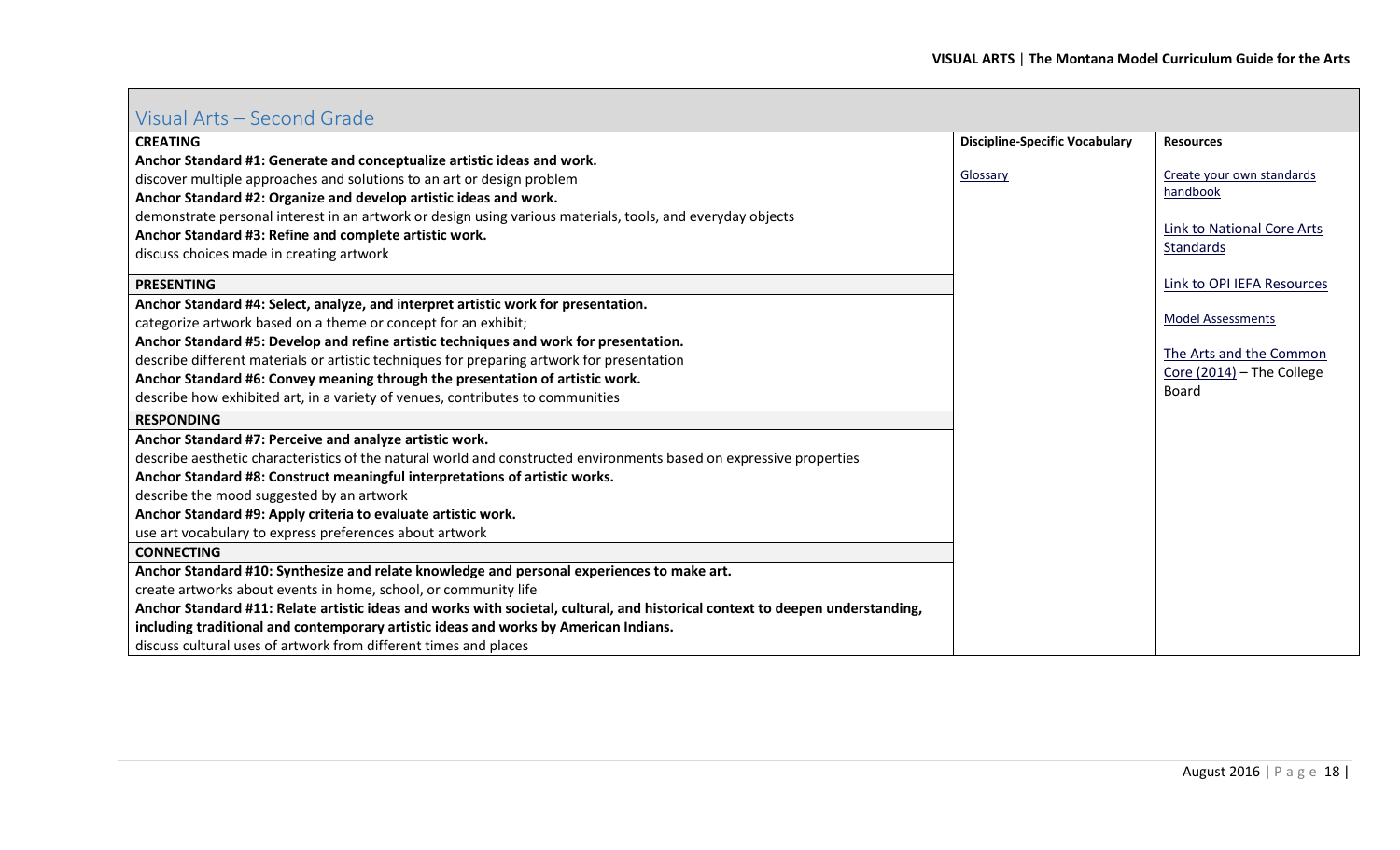#### <span id="page-18-0"></span>Visual Arts – Third Grade

| $\frac{1}{2}$ . The set of the set of the set of the set of the set of the set of the set of the set of the set of the set of the set of the set of the set of the set of the set of the set of the set of the set of the set of |                                       |                                             |
|----------------------------------------------------------------------------------------------------------------------------------------------------------------------------------------------------------------------------------|---------------------------------------|---------------------------------------------|
| <b>CREATING</b>                                                                                                                                                                                                                  | <b>Discipline-Specific Vocabulary</b> | <b>Resources</b>                            |
| Anchor Standard #1: Generate and conceptualize artistic ideas and work.                                                                                                                                                          |                                       |                                             |
| apply knowledge of available resources to enhance personal ideas through the art-making process                                                                                                                                  | Glossary                              | Create your own standards                   |
| Anchor Standard #2: Organize and develop artistic ideas and work.                                                                                                                                                                |                                       | handbook                                    |
| create artwork using a variety of artistic processes and materials                                                                                                                                                               |                                       |                                             |
| Anchor Standard #3: Refine and complete artistic work.                                                                                                                                                                           |                                       | <b>Link to National Core Arts</b>           |
| elaborate on artwork by adding details to enhance meaning                                                                                                                                                                        |                                       | <b>Standards</b>                            |
| <b>PRESENTING</b>                                                                                                                                                                                                                |                                       | Link to OPI IEFA Resources                  |
| Anchor Standard #4: Select, analyze, and interpret artistic work for presentation.                                                                                                                                               |                                       |                                             |
| research and discuss the possibilities and limitations of physical and digital spaces for exhibiting artwork                                                                                                                     |                                       | <b>Model Assessments</b>                    |
| Anchor Standard #5: Develop and refine artistic techniques and work for presentation.                                                                                                                                            |                                       |                                             |
| prepare artworks for presentation                                                                                                                                                                                                |                                       | The Arts and the Common                     |
| Anchor Standard #6: Convey meaning through the presentation of artistic work.                                                                                                                                                    |                                       | Core $(2014)$ – The College<br><b>Board</b> |
| explain how and where different cultures record and illustrate stories and history of life through art                                                                                                                           |                                       |                                             |
| <b>RESPONDING</b>                                                                                                                                                                                                                |                                       |                                             |
| Anchor Standard #7: Perceive and analyze artistic work.                                                                                                                                                                          |                                       |                                             |
| identify processes an artist uses to create artwork                                                                                                                                                                              |                                       |                                             |
| Anchor Standard #8: Construct meaningful interpretations of artistic works.                                                                                                                                                      |                                       |                                             |
| discuss the use of media to create subject matter, form, and mood in artwork                                                                                                                                                     |                                       |                                             |
| Anchor Standard #9: Apply criteria to evaluate artistic work.                                                                                                                                                                    |                                       |                                             |
| evaluate artwork based on criteria                                                                                                                                                                                               |                                       |                                             |
| <b>CONNECTING</b>                                                                                                                                                                                                                |                                       |                                             |
| Anchor Standard #10: Synthesize and relate knowledge and personal experiences to make art.                                                                                                                                       |                                       |                                             |
| develop artwork based on observations and details of surroundings                                                                                                                                                                |                                       |                                             |
| Anchor Standard #11: Relate artistic ideas and works with societal, cultural, and historical context to deepen understanding,                                                                                                    |                                       |                                             |
| including traditional and contemporary artistic ideas and works by American Indians.                                                                                                                                             |                                       |                                             |
| compare how responses to art change based on knowledge of the artwork's cultural and historical context                                                                                                                          |                                       |                                             |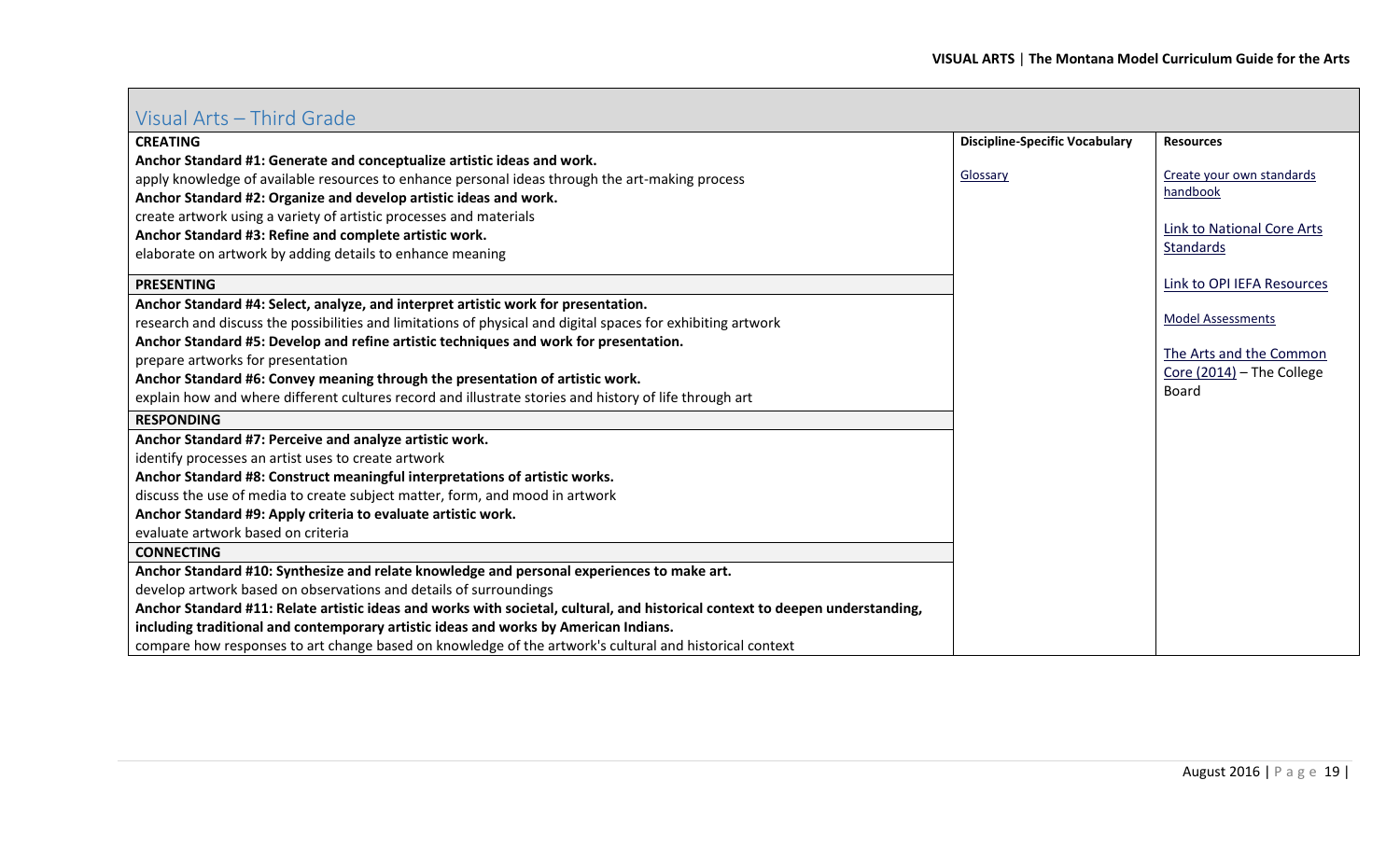## <span id="page-19-0"></span>Visual Arts – Fourth Grade

| <b>CREATING</b>                                                                                                               | <b>Discipline-Specific Vocabulary</b> | <b>Resources</b>                  |
|-------------------------------------------------------------------------------------------------------------------------------|---------------------------------------|-----------------------------------|
| Anchor Standard #1: Generate and conceptualize artistic ideas and work.                                                       |                                       |                                   |
| collaborate on multiple acollaborate on multiple approaches to a creative art or design problem                               | Glossary                              | Create your own standards         |
| and develop a plan from concept to completion for an artwork                                                                  |                                       | handbook                          |
| Anchor Standard #2: Organize and develop artistic ideas and work.                                                             |                                       |                                   |
| apply research to art-making for the purpose of communicating about constructed environments                                  |                                       | <b>Link to National Core Arts</b> |
| Anchor Standard #3: Refine and complete artistic work.                                                                        |                                       | <b>Standards</b>                  |
| revise artwork on the basis of insights gained through discussion                                                             |                                       |                                   |
| <b>PRESENTING</b>                                                                                                             |                                       | Link to OPI IEFA Resources        |
| Anchor Standard #4: Select, analyze, and interpret artistic work for presentation.                                            |                                       | <b>Model Assessments</b>          |
| describe how past, present, and emerging technologies impact the preservation and presentation of artwork                     |                                       |                                   |
| Anchor Standard #5: Develop and refine artistic techniques and work for presentation.                                         |                                       | The Arts and the Common           |
| analyze considerations for presenting and protecting artworks                                                                 |                                       | Core (2014) - The College         |
| Anchor Standard #6: Convey meaning through the presentation of artistic work.                                                 |                                       | <b>Board</b>                      |
| compare purposes of art museums, art galleries, and other venues with the types of experiences they provide                   |                                       |                                   |
| <b>RESPONDING</b>                                                                                                             |                                       |                                   |
| Anchor Standard #7: Perceive and analyze artistic work.                                                                       |                                       |                                   |
| compare components of visual imagery                                                                                          |                                       |                                   |
| Anchor Standard #8: Construct meaningful interpretations of artistic works.                                                   |                                       |                                   |
| analyze subject matter, form, and use of media in artwork                                                                     |                                       |                                   |
| Anchor Standard #9: Apply criteria to evaluate artistic work.                                                                 |                                       |                                   |
| apply criteria to analyze artworks                                                                                            |                                       |                                   |
| <b>CONNECTING</b>                                                                                                             |                                       |                                   |
| Anchor Standard #10: Synthesize and relate knowledge and personal experiences to make art.                                    |                                       |                                   |
| create artworks that reflect community cultural traditions                                                                    |                                       |                                   |
| Anchor Standard #11: Relate artistic ideas and works with societal, cultural, and historical context to deepen understanding, |                                       |                                   |
| including traditional and contemporary artistic ideas and works by American Indians.                                          |                                       |                                   |
| interpret artworks through observation and information about context                                                          |                                       |                                   |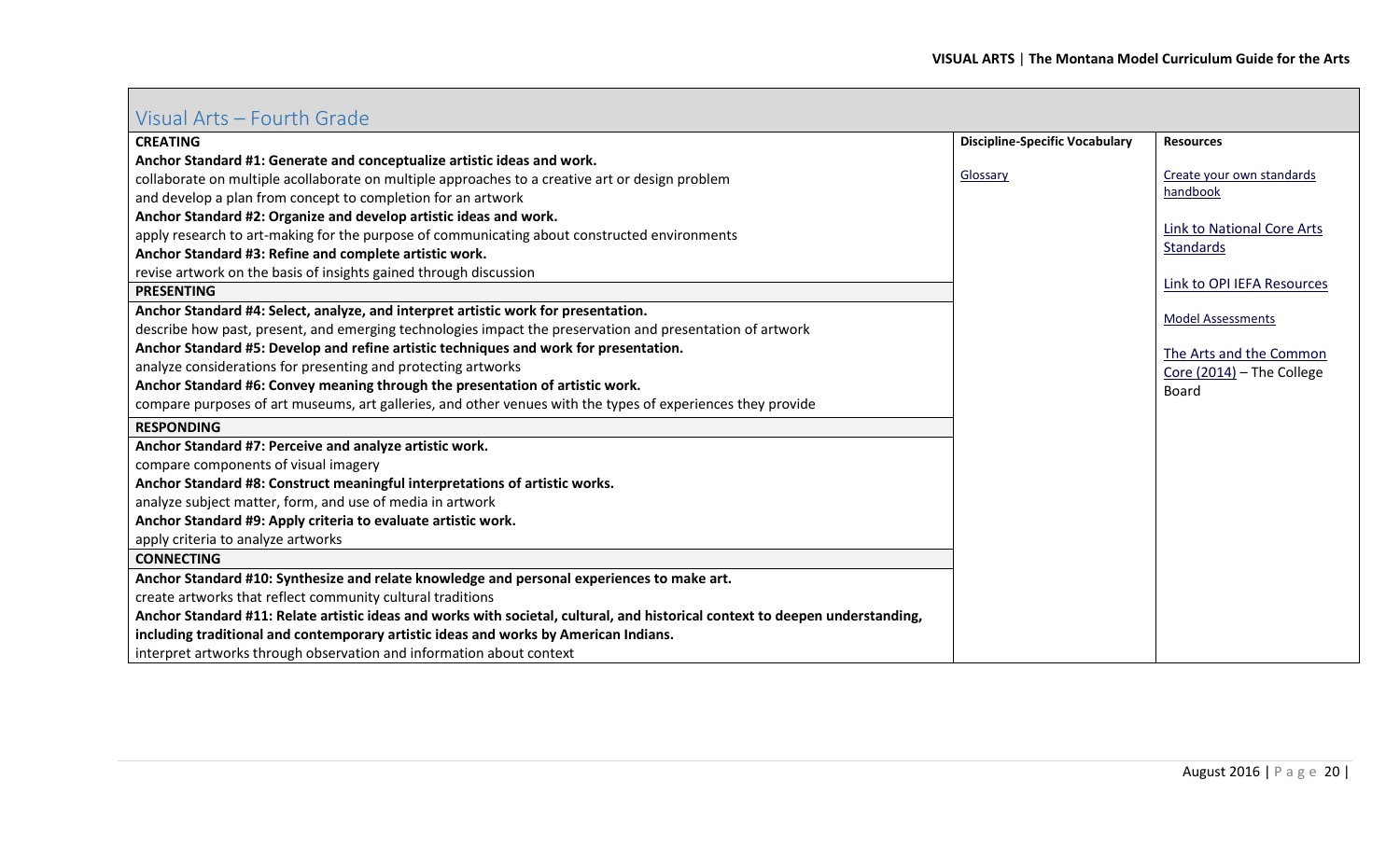## <span id="page-20-0"></span>Visual Arts – Fifth Grade

| <b>CREATING</b>                                                                                                               | <b>Discipline-Specific Vocabulary</b> | <b>Resources</b>                  |
|-------------------------------------------------------------------------------------------------------------------------------|---------------------------------------|-----------------------------------|
| Anchor Standard #1: Generate and conceptualize artistic ideas and work.                                                       |                                       |                                   |
| combine diverse concepts and artistic methods to choose an approach and create an artwork                                     | Glossary                              | Create your own standards         |
| Anchor Standard #2: Organize and develop artistic ideas and work.                                                             |                                       | handbook                          |
| create artworks that document places or objects of personal significance                                                      |                                       |                                   |
| Anchor Standard #3: Refine and complete artistic work.                                                                        |                                       | <b>Link to National Core Arts</b> |
| create artist statements using art vocabulary to describe personal choices in art-making                                      |                                       | Standards                         |
| <b>PRESENTING</b>                                                                                                             |                                       | Link to OPI IEFA Resources        |
| Anchor Standard #4: Select, analyze, and interpret artistic work for presentation.                                            |                                       |                                   |
| explain the role of a curator                                                                                                 |                                       | <b>Model Assessments</b>          |
| Anchor Standard #5: Develop and refine artistic techniques and work for presentation.                                         |                                       |                                   |
| discuss responsible and effective use of materials and techniques for preparing, presenting, and preserving artwork           |                                       | The Arts and the Common           |
| Anchor Standard #6: Convey meaning through the presentation of artistic work.                                                 |                                       | Core (2014) - The College         |
| cite evidence to explain how an exhibition presents ideas and provides information about a specific concept or topic          |                                       | <b>Board</b>                      |
| <b>RESPONDING</b>                                                                                                             |                                       |                                   |
| Anchor Standard #7: Perceive and analyze artistic work.                                                                       |                                       |                                   |
| compare personal interpretations of artwork to others' interpretations                                                        |                                       |                                   |
| Anchor Standard #8: Construct meaningful interpretations of artistic works.                                                   |                                       |                                   |
| analyze use of structure, context, and visual elements to convey ideas and mood in artworks                                   |                                       |                                   |
| Anchor Standard #9: Apply criteria to evaluate artistic work.                                                                 |                                       |                                   |
| evaluate artworks based on styles, genres, and media                                                                          |                                       |                                   |
| <b>CONNECTING</b>                                                                                                             |                                       |                                   |
| Anchor Standard #10: Synthesize and relate knowledge and personal experiences to make art.                                    |                                       |                                   |
| apply formal and conceptual knowledge of art and design to make artwork                                                       |                                       |                                   |
| Anchor Standard #11: Relate artistic ideas and works with societal, cultural, and historical context to deepen understanding, |                                       |                                   |
| including traditional and contemporary artistic ideas and works by American Indians.                                          |                                       |                                   |
| identify how artworks are used to inform or change beliefs, values, or behaviors of an individual or society                  |                                       |                                   |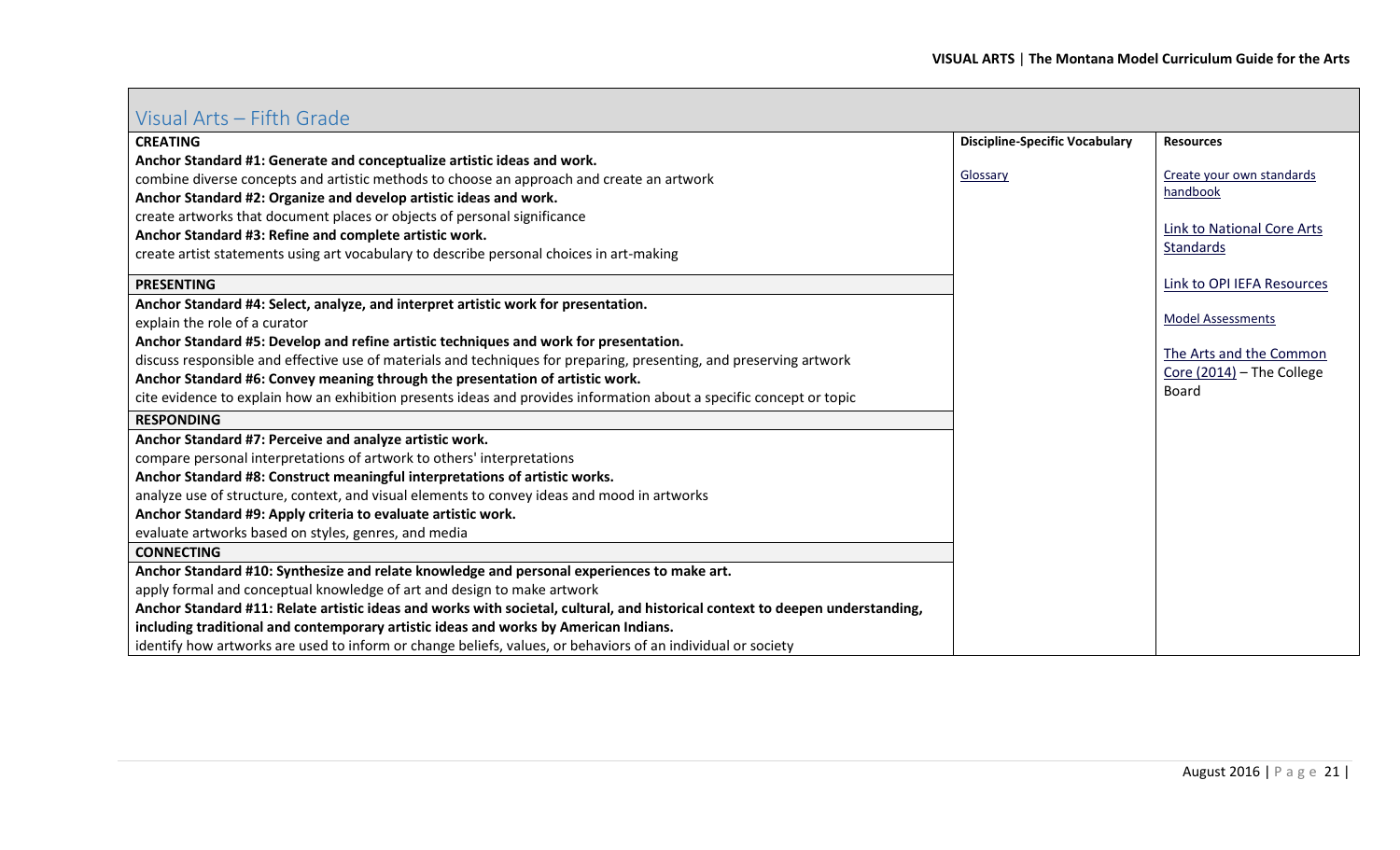<span id="page-21-0"></span>

| Visual Arts - Sixth - Eighth Grades |  |
|-------------------------------------|--|
|-------------------------------------|--|

| Visual Arts – Sixtii - Lighth Oraucs                                                                                           |                                       |                                    |
|--------------------------------------------------------------------------------------------------------------------------------|---------------------------------------|------------------------------------|
| <b>CREATING</b>                                                                                                                | <b>Discipline-Specific Vocabulary</b> | <b>Resources</b>                   |
| Anchor Standard #1: Generate and conceptualize artistic ideas and work.                                                        |                                       |                                    |
| design project steps and criteria to reach an identified goal and investigate personally relevant content for art-making       | Glossary                              | Create your own standards          |
| Anchor Standard #2: Organize and develop artistic ideas and work.                                                              |                                       | handbook                           |
| demonstrate awareness of issues and ethics of appropriation as they create artworks and design                                 |                                       |                                    |
| Anchor Standard #3: Refine and complete artistic work.                                                                         |                                       | Link to National Core Arts         |
| apply criteria to plan revisions for artwork or design                                                                         |                                       | Standards                          |
| <b>PRESENTING</b>                                                                                                              |                                       | Link to OPI IEFA Resources         |
| Anchor Standard #4: Select, analyze, and interpret artistic work for presentation.                                             |                                       |                                    |
| compare similarities and differences associated with preserving and presenting two-dimensional, three-dimensional, and digital |                                       | <b>Model Assessments</b>           |
| artwork                                                                                                                        |                                       | The Arts and the Common            |
| Anchor Standard #5: Develop and refine artistic techniques and work for presentation.                                          |                                       |                                    |
| evaluate methods for preparing and presenting artwork based on criteria                                                        |                                       | Core (2014) - The College<br>Board |
| Anchor Standard #6: Convey meaning through the presentation of artistic work.                                                  |                                       |                                    |
| explain and cite evidence about how exhibits reflect history and values of a community                                         |                                       |                                    |
| <b>RESPONDING</b>                                                                                                              |                                       |                                    |
| Anchor Standard #7: Perceive and analyze artistic work.                                                                        |                                       |                                    |
| explain how a person's aesthetic choices are influenced by culture and environment                                             |                                       |                                    |
| Anchor Standard #8: Construct meaningful interpretations of artistic works.                                                    |                                       |                                    |
| collaborate to interpret artworks                                                                                              |                                       |                                    |
| Anchor Standard #9: Apply criteria to evaluate artistic work.                                                                  |                                       |                                    |
| develop criteria to evaluate artwork                                                                                           |                                       |                                    |
| <b>CONNECTING</b>                                                                                                              |                                       |                                    |
| Anchor Standard #10: Synthesize and relate knowledge and personal experiences to make art.                                     |                                       |                                    |
| use art to express ideas and current interests                                                                                 |                                       |                                    |
| Anchor Standard #11: Relate artistic ideas and works with societal, cultural, and historical context to deepen understanding,  |                                       |                                    |
| including traditional and contemporary artistic ideas and works by American Indians.                                           |                                       |                                    |
| distinguish different ways that artworks represent, establish, reinforce, and reflect group identity                           |                                       |                                    |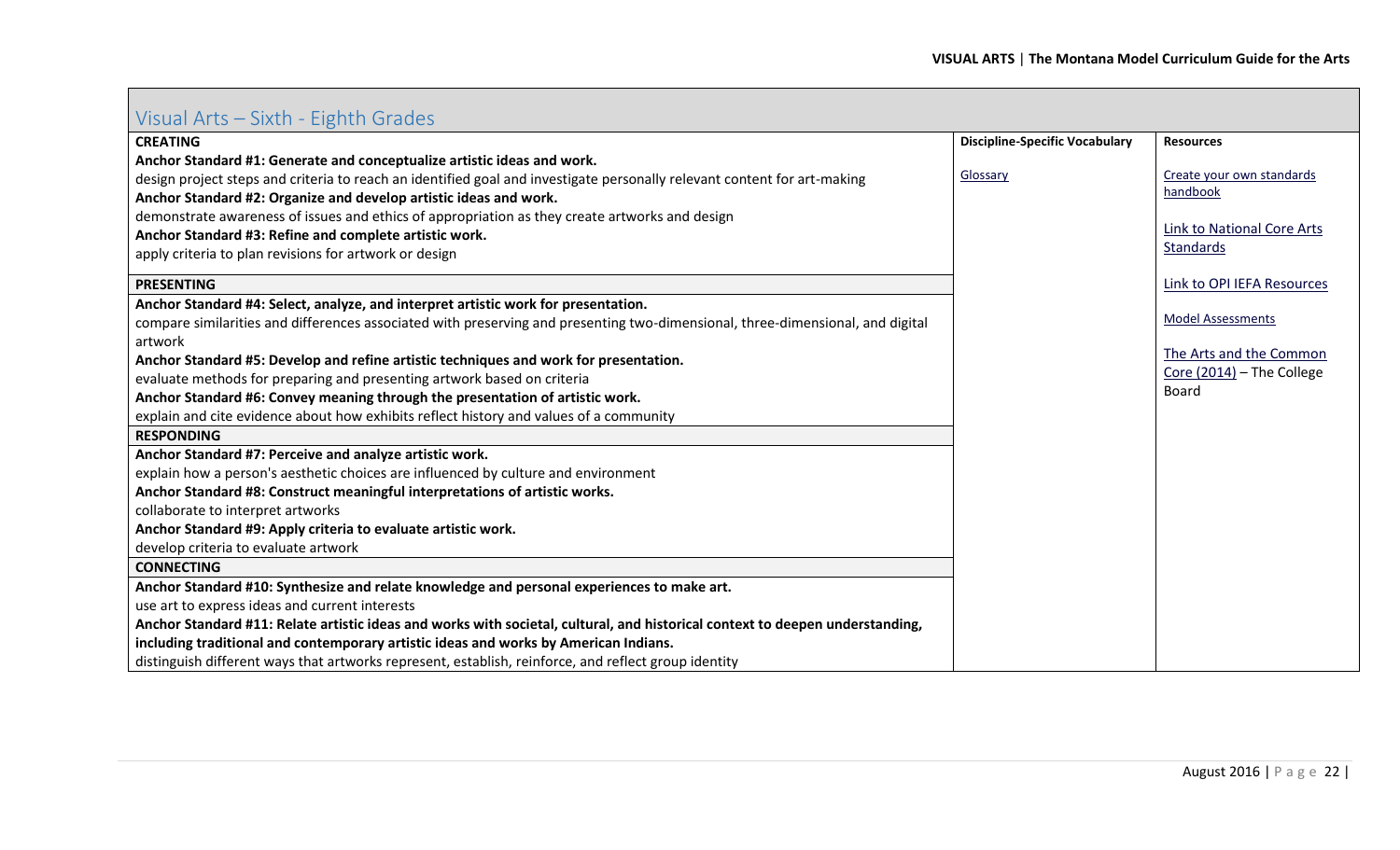<span id="page-22-0"></span>

| VIJUUITTII LJETTIILIITTII YYLIILII UIUULJ                                                                                        |                                       |                                   |
|----------------------------------------------------------------------------------------------------------------------------------|---------------------------------------|-----------------------------------|
| <b>CREATING</b>                                                                                                                  | <b>Discipline-Specific Vocabulary</b> | <b>Resources</b>                  |
| Anchor Standard #1: Generate and conceptualize artistic ideas and work.                                                          |                                       |                                   |
| develop plans for creating art and design works using various materials and methods from traditional and contemporary practices  | Glossary                              | Create your own standards         |
| Anchor Standard #2: Organize and develop artistic ideas and work.                                                                |                                       | handbook                          |
| create art or design projects in response to contemporary issues that demonstrate an awareness of ethical implications of making |                                       |                                   |
| and distributing creative works                                                                                                  |                                       | <b>Link to National Core Arts</b> |
| Anchor Standard #3: Refine and complete artistic work.                                                                           |                                       | <b>Standards</b>                  |
| complete artworks or designs incorporating relevant criteria as well as personal artistic vision                                 |                                       |                                   |
| <b>PRESENTING</b>                                                                                                                |                                       | Link to OPI IEFA Resources        |
| Anchor Standard #4: Select, analyze, and interpret artistic work for presentation.                                               |                                       | <b>Model Assessments</b>          |
| curate artifacts and artworks for presentation and preservation                                                                  |                                       |                                   |
| Anchor Standard #5: Develop and refine artistic techniques and work for presentation.                                            |                                       | The Arts and the Common           |
| apply appropriate methods or processes to display artwork in a specific place                                                    |                                       | Core (2014) - The College         |
| Anchor Standard #6: Convey meaning through the presentation of artistic work.                                                    |                                       | <b>Board</b>                      |
| analyze an exhibit or collection's impact on personal awareness of social, cultural, or political beliefs and understandings     |                                       |                                   |
| <b>RESPONDING</b>                                                                                                                |                                       |                                   |
| Anchor Standard #7: Perceive and analyze artistic work.                                                                          |                                       |                                   |
| evaluate the effectiveness of an artwork as perceived by a variety of audiences                                                  |                                       |                                   |
| Anchor Standard #8: Construct meaningful interpretations of artistic works.                                                      |                                       |                                   |
| defend an interpretation of an artwork or collections of artworks                                                                |                                       |                                   |
| Anchor Standard #9: Apply criteria to evaluate artistic work.                                                                    |                                       |                                   |
| analyze a collection of artwork based on sets of criteria                                                                        |                                       |                                   |
| <b>CONNECTING</b>                                                                                                                |                                       |                                   |
| Anchor Standard #10: Synthesize and relate knowledge and personal experiences to make art.                                       |                                       |                                   |
| incorporate knowledge of personal, social, cultural, and historical life to create artworks                                      |                                       |                                   |
| Anchor Standard #11: Relate artistic ideas and works with societal, cultural, and historical context to deepen understanding,    |                                       |                                   |
| including traditional and contemporary artistic ideas and works by American Indians.                                             |                                       |                                   |
| compare uses of art in a variety of personal, societal, cultural, and historical contexts                                        |                                       |                                   |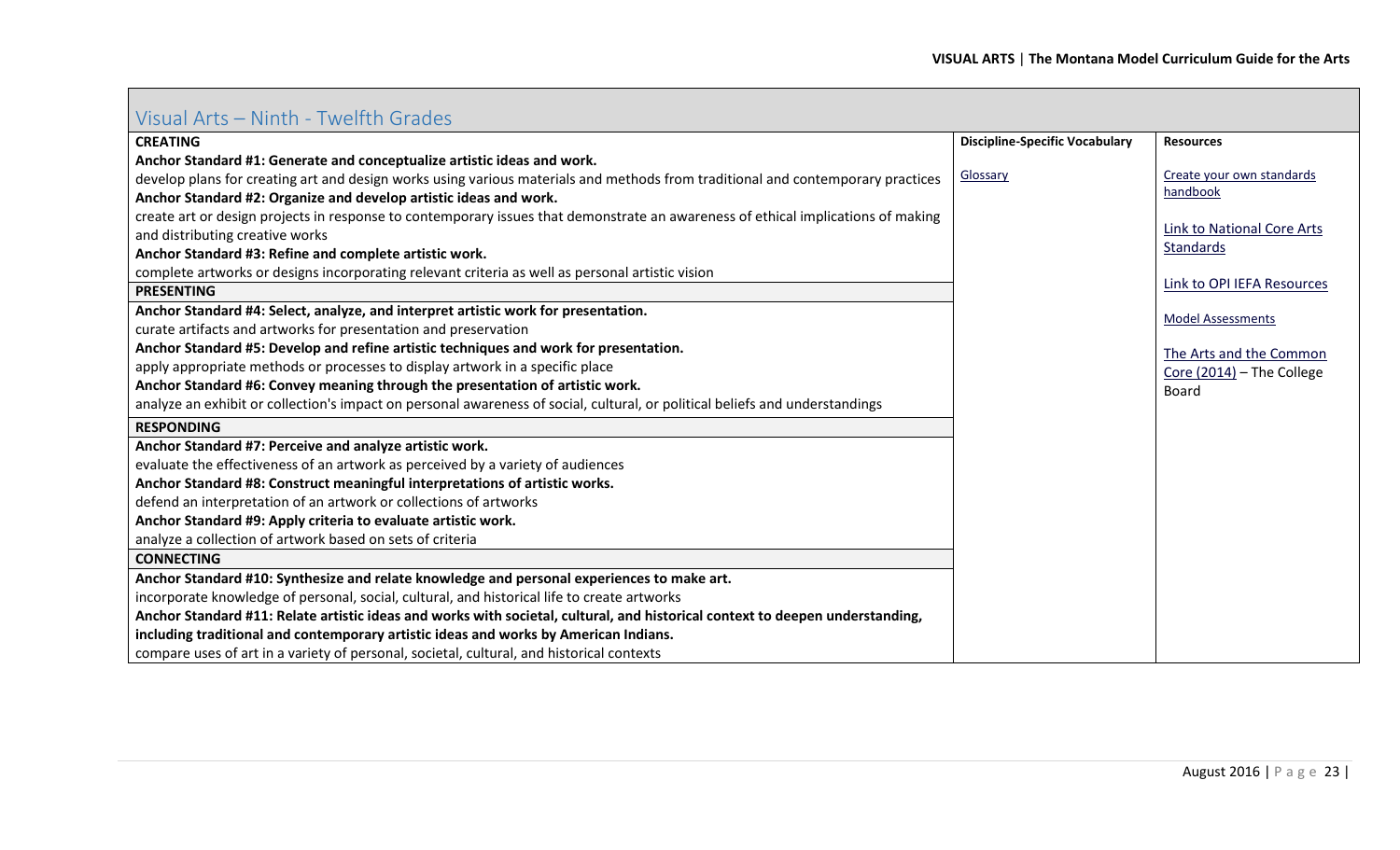#### <span id="page-23-0"></span>Glossary

**Visual Arts**, as defined by the National Art Education Association, include the traditional fine arts such as drawing, painting, printmaking, photography, and sculpture; media arts including film, graphic communications, animation, and emerging technologies; architectural, environmental, and industrial arts such as urban, interior, product, and landscape design; folk arts; and works of art such as ceramics, fibers, jewelry, works in wood, paper, and other materials.

**Aesthetics** critical judgments concerning works of art and the principles underlying or justifying such judgments. These are based on the senses, emotions, intellectual opinions, will, desires, culture, preferences, values, subconscious behavior, conscious decision, training, instinct, sociological institutions (or some combination of these) depending on exactly which theory one employs, and derive their meaning from the experience of engaging with the art in some way

**Art** In everyday discussions and in the history of aesthetics, multiple (and sometimes contradictory) definitions of art have been proposed. In a classic article, "The Role of Theory in Aesthetics," Morris Weitz (1956) recommended differentiating between classificatory (classifying) and honorific (honoring) definitions of art.

In the Next Generation Core Visual Arts Standards, the word art is used in the classificatory sense to mean "an artifact or action that has been put forward by an artist or other person as something to be experienced, interpreted, and appreciated."

An important component of a quality visual arts education is for students to engage in discussions about honorific definitions of art—identifying the wide range of significant features in artmaking approaches, analyzing why artists follow or break with traditions and discussing their own understandings of the characteristics of "good art."

**Appropriation** intentional borrowing, copying, and alteration of preexisting images and objects

**Artist statement** information about context, explanations of process, descriptions of learning, related stories, reflections, or other details in a written or spoken format shared by the artist to extend and deepen understanding of his or her artwork; an artist statement can be didactic, descriptive, or reflective in nature

**Artistic investigations f**orms of inquiry and exploration in making art. Through artistic investigation artists go beyond illustrating pre-existing ideas or following directions and students generate fresh insight with new ways of seeing and knowing

**Art-making approaches** diverse strategies and procedures by which artists initiate and pursue making a work

**Artwork** artifact or action that has been put forward by an artist or other person as something to be experienced, interpreted, and appreciated

**Brainstorm** technique for the initial production of ideas or ways of solving a problem by an individual or group in which ideas are spontaneously contributed without critical comment or judgment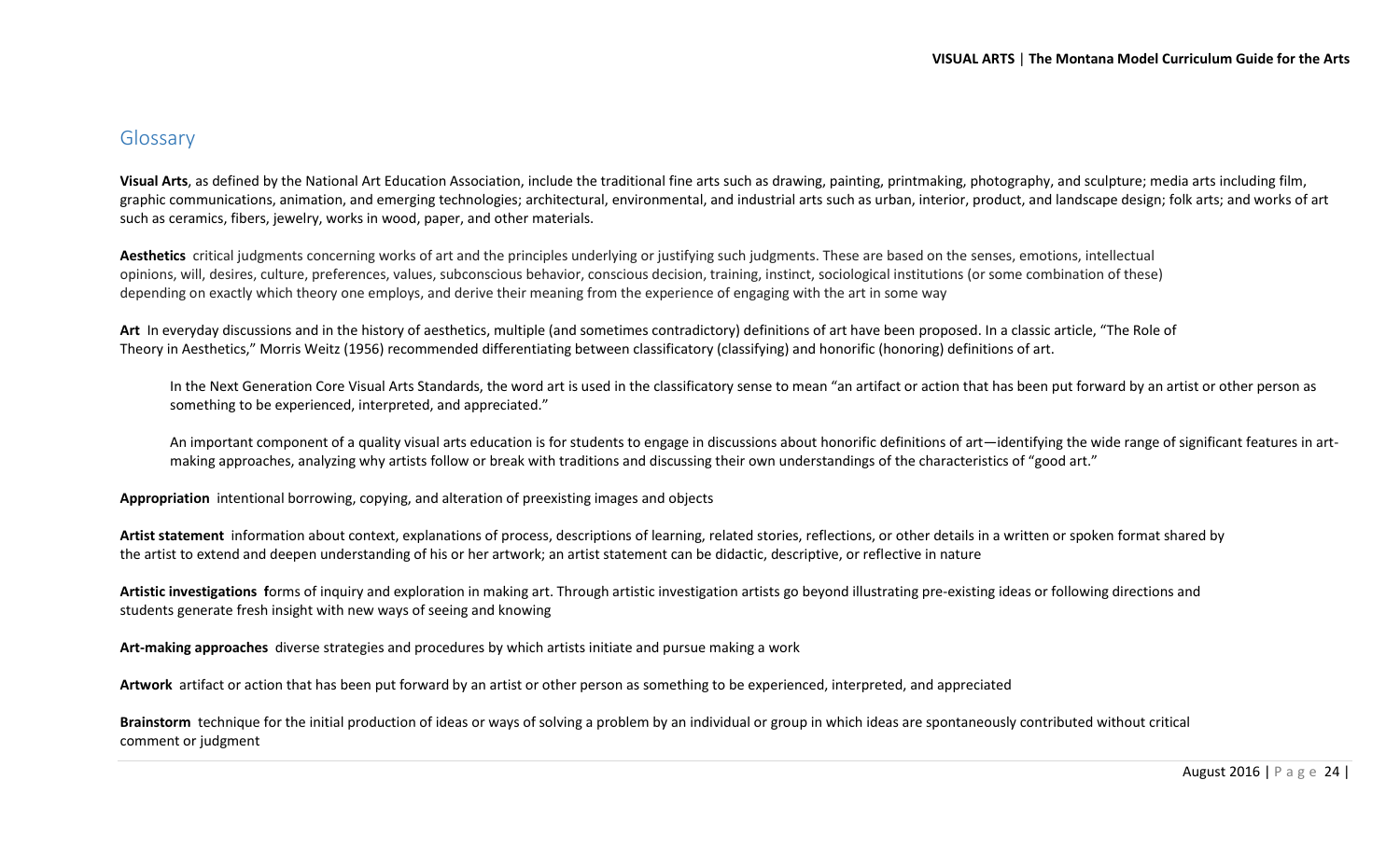**Characteristic(s)** attribute, feature, property, or essential quality

**Characteristics of form (and structure)** terms drawn from traditional, modern and contemporary sources that identify the range of attributes that can be used to describe works of art and design to aid students in experiencing and perceiving the qualities of artworks, enabling them to create their own work and to appreciate and interpret the work of others

**Collaboration** joint effort of working together to formulate and solve creative problems

**Collaboratively** joining with others in attentive participation in an activity of imagining, exploring, and/or making

**Concepts** ideas, thoughts, schemata; art arising out of conceptual experimentation that emphasizes making meaning through ideas rather than through materiality or form

**Constructed environment** human-made or modified spaces and places; art and design-related disciplines, such as architecture, urban planning, interior design, game design, virtual environment and landscape design, that shape the places in which people live, work, and play

**Contemporary artistic practice** processes, techniques, media, procedures, behaviors, actions and conceptual approaches by which an artist or designer makes work using methods that, though they may be based on traditional practices, reflect changing contextual, conceptual, aesthetic, material and technical possibilities; examples include artwork made with appropriated images or materials, social practice artworks that involve the audience, performance art, new media works, installations, and artistic interventions in public spaces

**Context** interrelated conditions surrounding the creation and experiencing of an artwork, including the artist, viewer/audiences, time, culture, presentation and location of the artwork's creation and reception

**Copyright** form of protection grounded in the U.S. Constitution and granted by law for original works of authorship fixed in a tangible medium of expression, covering both published and unpublished works

**Creative commons** copyright license templates that provide a simple, standardized way to give the public permission to share and use creative work on conditions of the maker's choice [\(http://creativecommons.org/\)](http://creativecommons.org/)

**Creativity** ability to conceive and develop rich, original ideas, discover unexpected connections and invent or make new things

**Criteria** in art and design, principles that direct attention to significant aspects of a work and provide guidelines for evaluating its success

**Contemporary criteria** principles by which a work of art or design is understood and evaluated in contemporary contexts which, for example, include judging not necessarily on originality, but rather on how the work is re-contextualized to create new meanings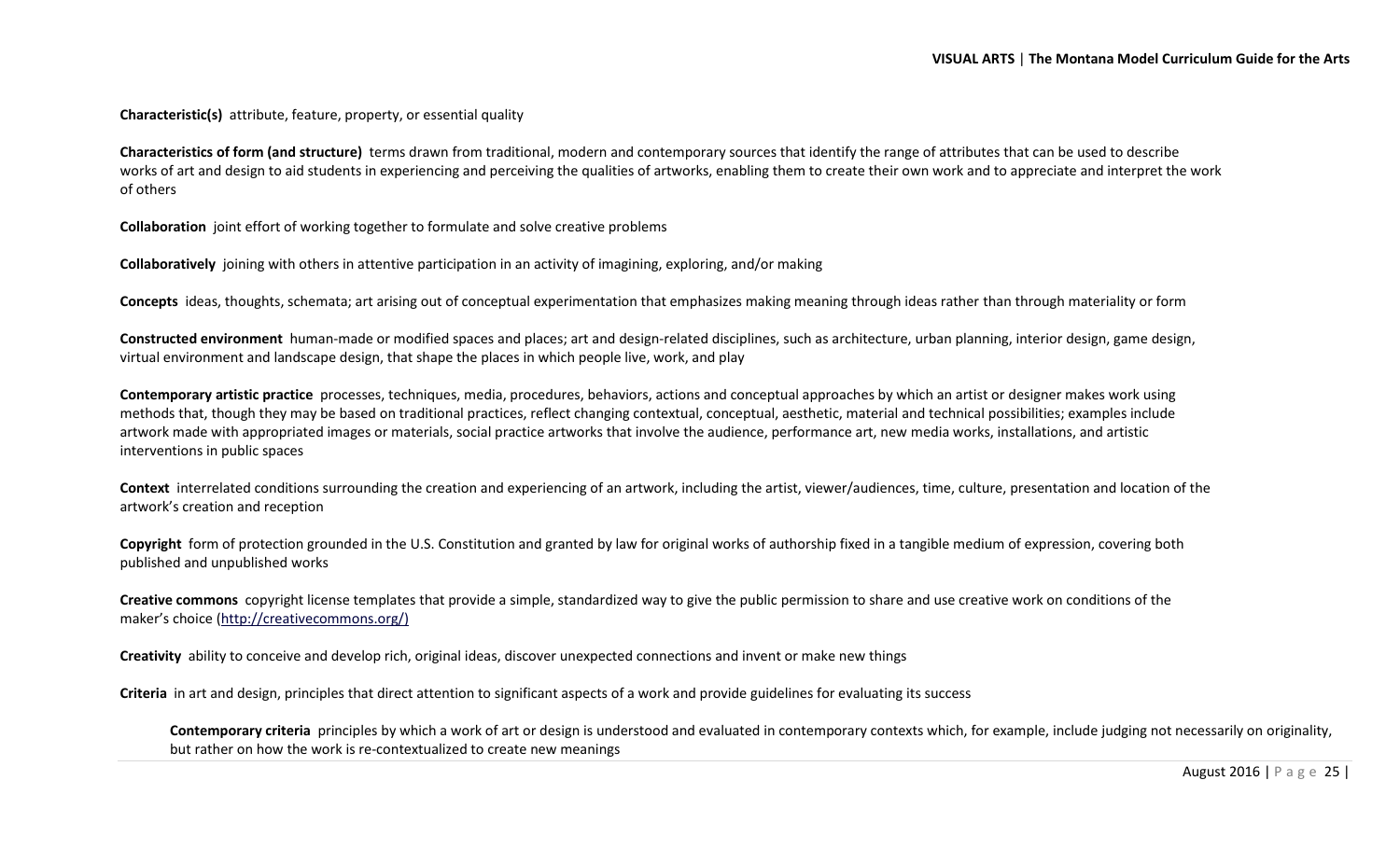**Established criteria** identified principles that direct attention to significant aspects of various types of artwork in order to provide guidelines for evaluating the work these may be commonly accepted principles that have been developed by artists, curators, historians, critics, educators and others or principles developed by an individual or group to pertain to a specific work of art or design

**Personal criteria** principles for evaluating art and design based on individual preferences

**Relevant criteria** principles that apply to making, revising, understanding, and evaluating a particular work of art or design that are generated by identifying the significant characteristics of a work

**Critique** individual or collective reflective process by which artists or designers experience, analyze, and evaluate a work of art or design

**Cultural contexts** ideas, beliefs, values, norms, customs, traits, practices and characteristics shared by individuals within a group that form the circumstances surrounding thE creation, presentation, preservation and response to art

**Cultural traditions** pattern of practices and beliefs within a societal group

**Curate** collect, sort, and organize objects, artworks, and artifacts; preserve and maintain historical records and catalogue exhibits

**Curator** person responsible for acquiring, caring for, and exhibiting objects, artworks, and artifacts

**Culture** the beliefs, customs, arts, etc., of a particular society, place, or time

**Design** application of creativity to planning the optimal solution to a given problem and communication of that plan to others

**Digital format** anything in electronic form including photos, images, video, audio files, or artwork created or presented through electronic means; a gallery of artwork viewed electronically through any device

**Environment** the conditions that surround someone or something

**Ethics** a branch of philosophy investigating what is morally right or wrong

**Exhibition narrative** written description of an exhibition intended to educate viewers about its purpose

**Expressive properties** moods, feelings, or ideas evoked or suggested through the attributes, features, or qualities of an image or work of art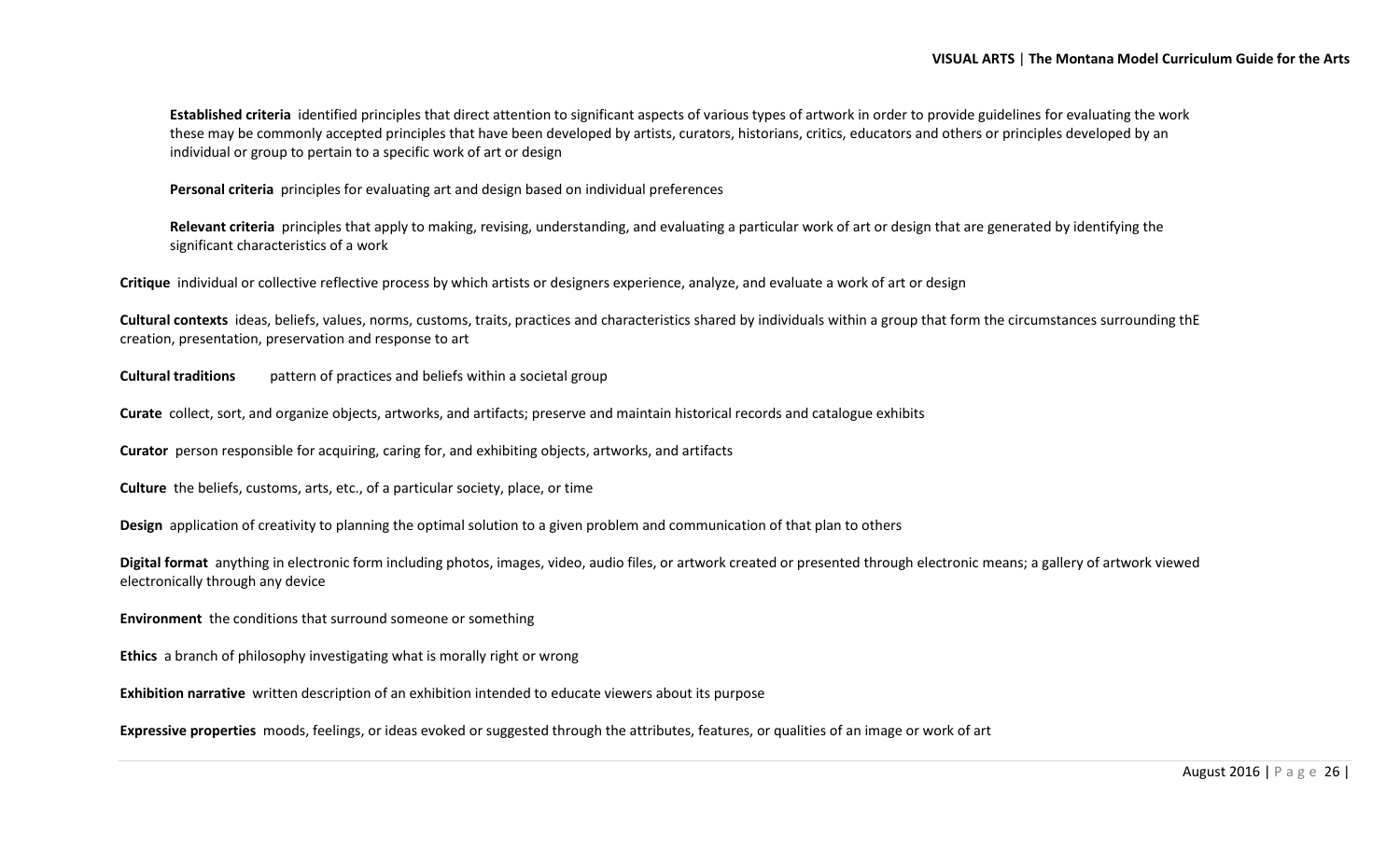Fair use limitation in copyright law which sets out factors to be considered in determining whether or not a particular use of one's work is "fair," such as the purpose and character of the use, the amount of the work used, and whether the use will affect the market for the work

**Formal and conceptual vocabularies** terms, methods, concepts, or strategies used to experience, describe, analyze, plan, and make works of art and design drawn from traditional, modern, contemporary, and continually emerging sources in diverse cultures.

**Formulate** to create, invent, or produce something by careful thought and effort

**Genre** category of art or design identified by similarities in form, subject matter, content, or technique

I**dentity** a person or group's beliefs, cultural, economic, and political affiliations, interests, and predilections, made salient and defined in relation to other individuals or groups

**Image** visual representation of a person, animal, thing, idea or concept

**Imaginative play** experimentation by children in defining identities and points of view by developing skills in conceiving, planning, making art and communicating

**Interpret** to conceive in the light of an individual belief, judgment or circumstance

**Materials** substances out of which art is made or composed, ranging from the traditional to "non-art" material and virtual, cybernetic and simulated materials

**Medium/media** mode(s) of artistic expression or communication; material or other resources used for creating art

**Open source** computer software for which the copyright holder freely provides the right to use, study, change and distribute the software to anyone for any purpose [\(http://opensource.org/\)](http://opensource.org/)

**Observation** to use the senses to learn about something in detail

**Play** spontaneous engaged activity through which children learn to experience, experiment, discover and create

**Portfolio** actual or virtual collection of artworks and documentation demonstrating art and design knowledge and skills organized to reflect an individual's creative growth and artistic literacy

**Preservation** activity of protecting, saving, and caring for objects, artifacts and artworks through a variety of means

**Preserve** protect, save and care for (curate) objects, artifacts, and artworks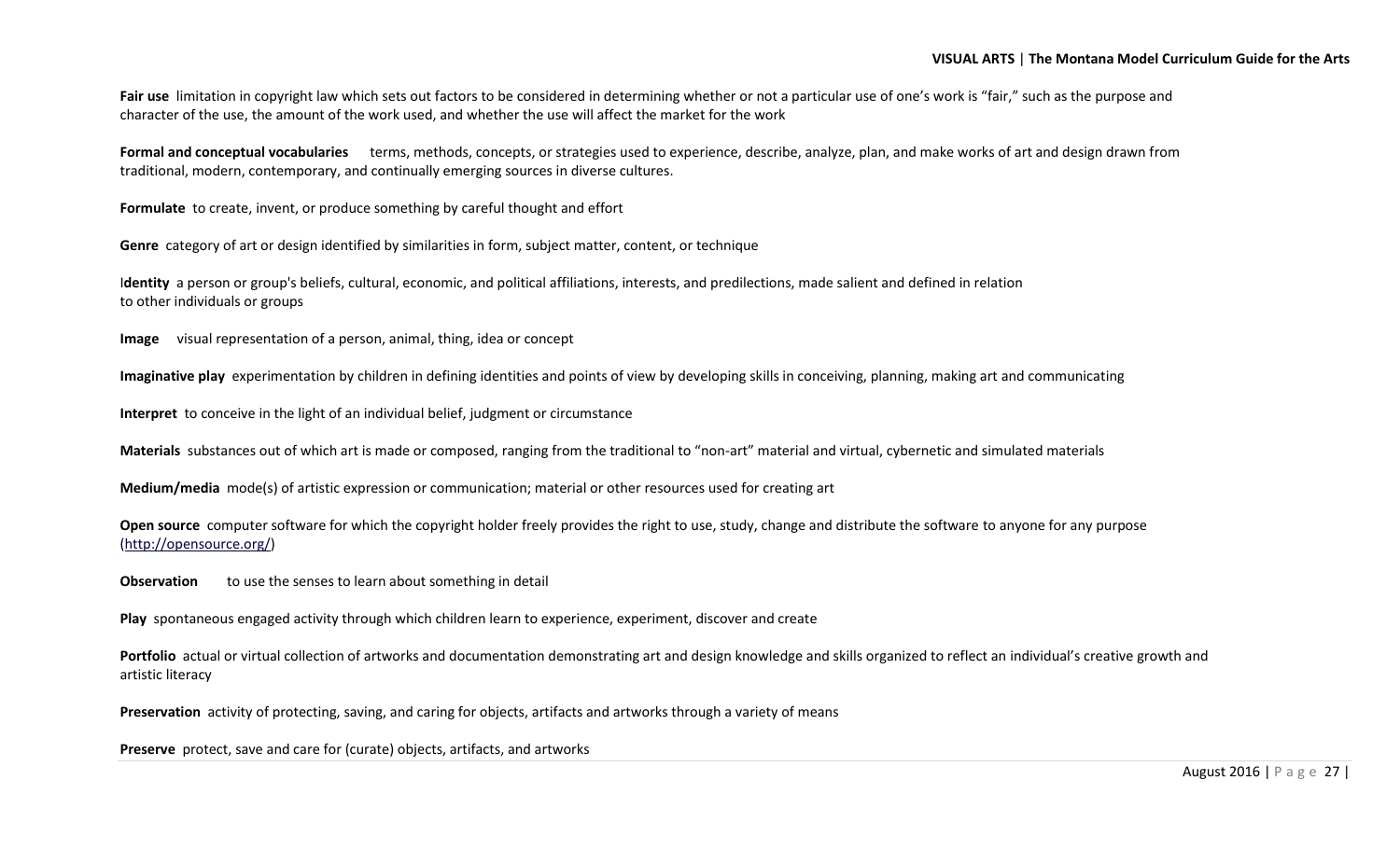**Style** recognizable characteristics of art or design that are found consistently in historical periods, cultural traditions, schools of art or works of an individual artist

**Synthesis** to create a new whole

**Technologies** tools, techniques, crafts, systems and methods to shape, adapt and preserve artworks, artifacts, objects and natural and human-made environments

**Traditional artistic practice** processes, techniques, media, procedures, behaviors, actions and approaches by which a producer (artist, designer, craftsperson, etc.) uses methods that have been developed over time and/or are learned through sustained study, family members, apprenticeship or from a community of like-producers. Traditional practices may reflect current social, political or cultural events and technological advances; however, the approach does not significantly deviate from the core of inherited or learned knowledge. Examples include: artwork that reflects a high degree of craft developed out of a long tradition (e.g. ceramics, carving, weaving, painting, hide work, bead work, quill work and Regalia items)

**Venue** place or setting for an art exhibition, either a physical space or a virtual environment

**Visual components** properties of an image that can be perceived

**Visual imagery** group of images; images in general

**Visual plan** drawing, picture, diagram, or model of the layout of an art exhibit where individual works of art and artifacts are presented along with interpretive materials within a given space or venue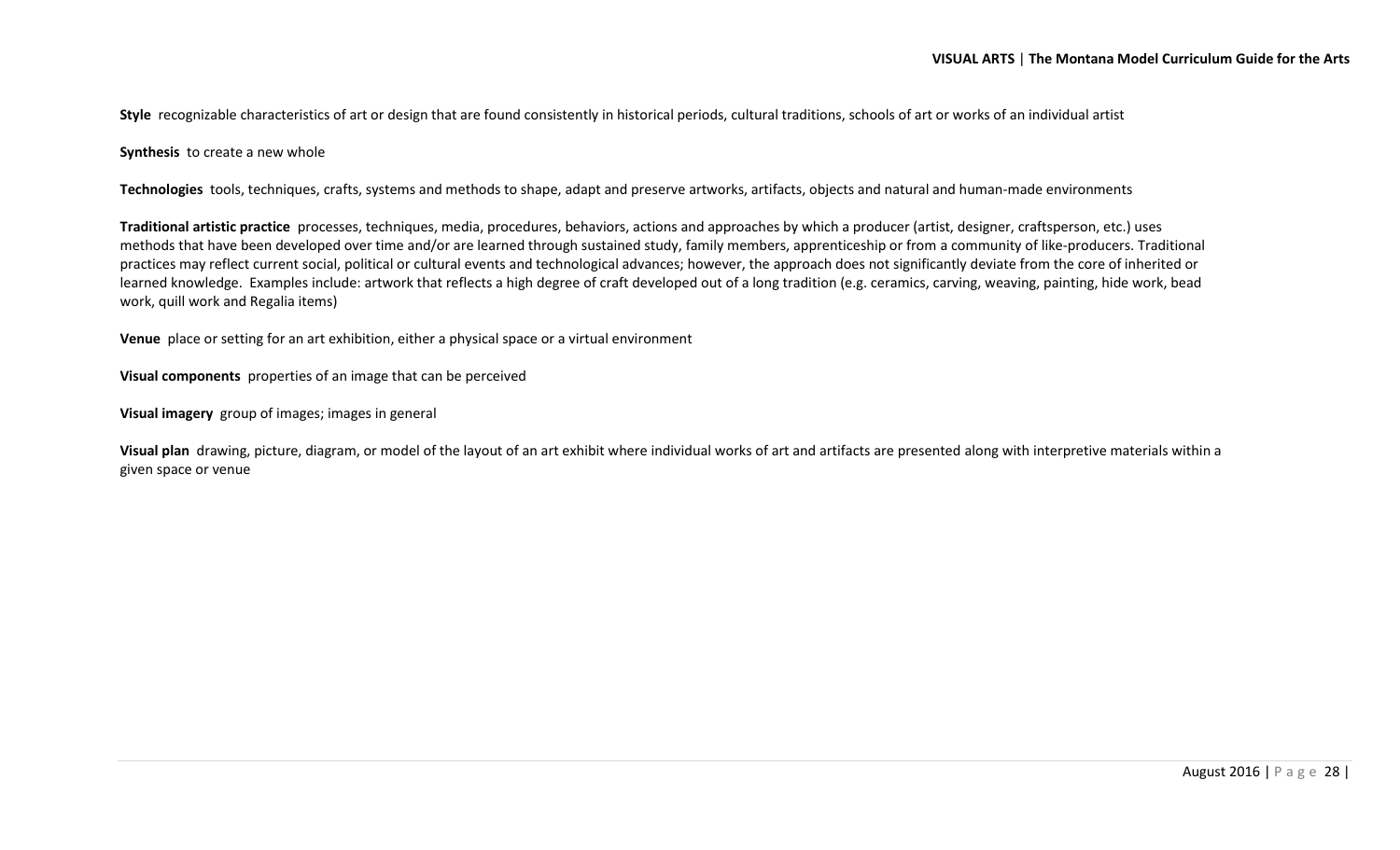#### <span id="page-28-0"></span>Montana Program Standards

#### [10.55.901 BASIC EDUCATION PROGRAM: ELEMENTARY](http://mtrules.org/gateway/ruleno.asp?RN=10%2E55%2E901)

(1) An elementary school shall have an education program aligned to the program area standards that enables students to meet the content standards and content-specific grade-level learning progressions. History: 20-2-114, MCA; IMP, 20-2-121, 20-3-106, 20-7-101, MCA; NEW, 1989 MAR p. 342, Eff. 7/1/89; AMD, 1998 MAR p. 2707, Eff. 10/9/98; AMD, 2000 MAR p. 3340, Eff. 12/8/00; AMD, 2012 MAR p. 2042, Eff. 7/1/13.

#### [10.55.902 BASIC EDUCATION PROGRAM: MIDDLE GRADES](http://mtrules.org/gateway/ruleno.asp?RN=10%2E55%2E902)

(1) A school with middle grades must have an education program aligned to the program area standards that enables all students to meet the content standards and content-specific grade-level learning progressions. (2) The Board of Public Education, upon recommendation of the Superintendent of Public Instruction, may approve a 7 and 8 grade program that must follow either the middle school philosophy and components described in (3) o departmentalized philosophy and components described in (4).

(3) The Board of Public Education, upon recommendation of the Superintendent of Public Instruction, may approve a middle school program that:

(a) addresses the unique nature of middle-grade children by focusing on their intellectual, social, emotional, and physical development. To put such philosophy into practice, a middle school must have flexibility to:

(i) approach instruction, scheduling, and teaching in a variety of ways;

(ii) undertake interdisciplinary work; and

(iii) plan blocks of coursework deriving from the intellectual, social, emotional, and physical needs of middle school students.

(b) incorporates critical and creative thinking, career awareness, lifelong learning, and safety;

(c) incorporates instruction in reading literacy and writing literacy into all required and elective program areas as required in the Montana Common Core Standards, ARM Title 10, chapter 53;

(d) includes, at a minimum, the following program areas, required of all students yearly:

(i) English language arts;

(ii) mathematics;

(iii) physical and life sciences;

(iv) social studies; and

(v) health enhancement.

(e) at a minimum maintains the following required program areas:

(i) visual arts including, but not limited to art history, art criticism, aesthetic perception, and production;

(ii) music including, but not limited to general, instrumental, and vocal (emphasizing comprehensive music elements, music history, criticism, aesthetic perception, and musical production);

(iii) career and technical education courses or pathways such as agriculture, business education, family and consumer sciences, health occupations and industrial technology education; and (iv) world languages.

(f) offers as electives to all students exploratory courses such as creative writing, dance, drama, financial education, photography, and leadership.

(4) A junior high (grades 7-9) or 7-8 school must offer an educational program, aligned to the program area standards, that enables all students to meet the content standards and content-specific grade-level progressions. (a) Instruction in reading literacy and writing literacy shall be incorporated into all required and elective program areas as required in the Montana Common Core Standards, ARM Title 10, chapter 53. (b) All students shall complete the following program areas each year:

(i) English language arts--1 unit;

(ii) social studies--1 unit;

(iii) mathematics--1 unit; (iv) science--1 unit; and

(v) health enhancement--1/2 unit.

(c) All students must be allowed to elect from the following program area offerings:

(i) visual arts--1/2 unit;

(ii) music--1/2 unit;

(iii) career and technical education--1/2 unit; and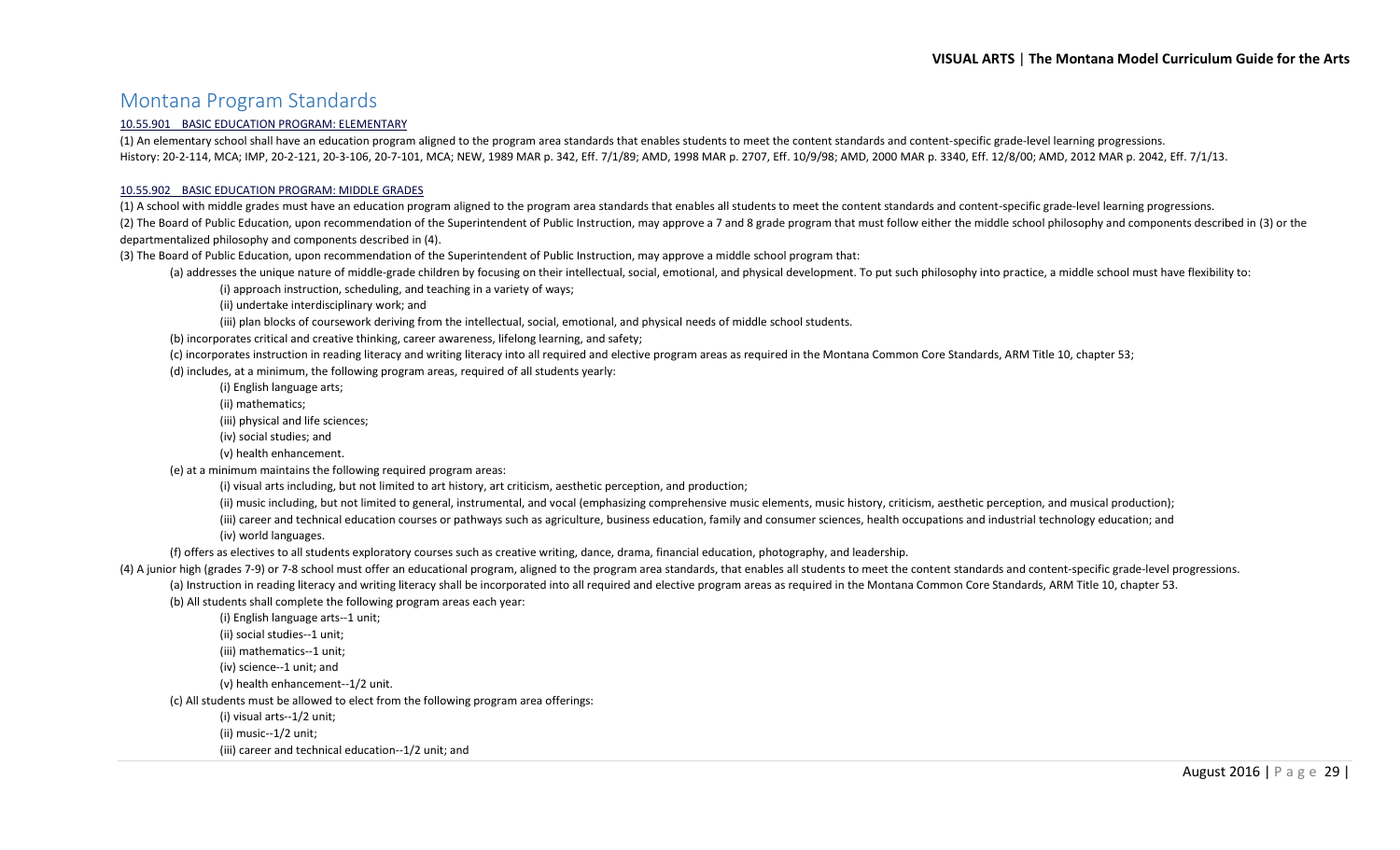(iv) world languages and cultures--1/2 unit.

(d) A unit is defined as the equivalent of at least 8100 minutes for one school year.

(e) Time to pass between classes may be counted toward the standard school day but shall not be counted toward class time.

History: 20-2-114, MCA; IMP, 20-2-121, 20-3-106, 20-7-101, MCA; NEW, 1989 MAR p. 342, Eff. 7/1/89; AMD, 1998 MAR p. 2707, Eff. 10/9/98; AMD, 2000 MAR p. 3340, Eff. 12/8/00; AMD, 2012 MAR p. 2042, Eff. 7/1/13.

#### [10.55.904 BASIC EDUCATION PROGRAM OFFERINGS: HIGH SCHOOL](http://mtrules.org/gateway/ruleno.asp?RN=10%2E55%2E904)

(1) The basic education program, aligned to the program area standards, for grades 9 through 12 shall be at least 20 units of coursework that enable all students to meet the content standards and content-specific grade-lev progressions.

(2) Instruction in reading literacy and writing literacy shall be incorporated into all required and elective program areas as required in the Montana Common Core Standards, ARM Title 10, chapter 53. (3) Minimum offerings shall include at least the following:

(a) 4 units of English language arts; (b) 3 units of mathematics; (c) 3 units of science; (d) 3 units of social studies; (e) 2 units of career and technical education; (f) 2 units of arts; (g) 1 unit of health enhancement; (h) 2 units of world languages; and

(i) 2 units of electives.

History: 20-2-114, MCA; IMP, 20-2-121, 20-3-106, 20-7-101, MCA; NEW, 1989 MAR p. 342, Eff. 7/1/89; AMD, 1998 MAR p. 2707, Eff. 10/9/98; AMD, 2000 MAR p. 3340, Eff. 12/8/00; AMD, 2012 MAR p. 2042, Eff. 7/1/13.

#### [10.55.1201 ARTS PROGRAM](http://mtrules.org/gateway/ruleno.asp?RN=10%2E55%2E1201) DELIVERY STANDARDS

(1) In general, a basic program in arts shall:

(a) meet the following conditions:

(i) incorporate visual arts (e.g., drawing, painting, printmaking, photography, film, electronic media, sculpture, applied design, installation);

(ii) incorporate performing arts, including music (e.g., choral music, instrumental music, music appreciation), theater (e.g., drama, play production), and dance;

(iii) provide instruction that includes history of the arts, criticism, production, performance, and aesthetics; and

(iv) encourage a variety of co-curricular offerings (e.g., drama, literary and art publications, performance groups, arts clubs) and other avenues for students to practice their artistic skills in the community and the wor

(b) include the following practices:

(i) structure activities to allow students to develop techniques in the arts;

(ii) allow students to explore the elements of artistic composition and a variety of media, functions, styles, and presentation forms;

(iii) provide access to exemplary works of art from diverse cultures and historical periods and access to current materials, techniques, technology, and processes in the arts; and

(iv) provide real audiences for student performance and products, display areas, and performance areas (e.g., stages, galleries, fairs).

History: Sec. 20-2-114, MCA; IMP, Sec. 20-2-121, 20-3-106, 20-7-101, MCA; NEW, 1989 MAR p. 342, Eff. 7/1/89; AMD, 2000 MAR p. 3340, Eff. 12/8/00; AMD, 2001 MAR p. 953, Eff. 6/8/01.

See the [Administrative Rules of Montana, Chapter 55](http://mtrules.org/gateway/ChapterHome.asp?Chapter=10%2E55) for additional information about accreditation and program delivery standards.